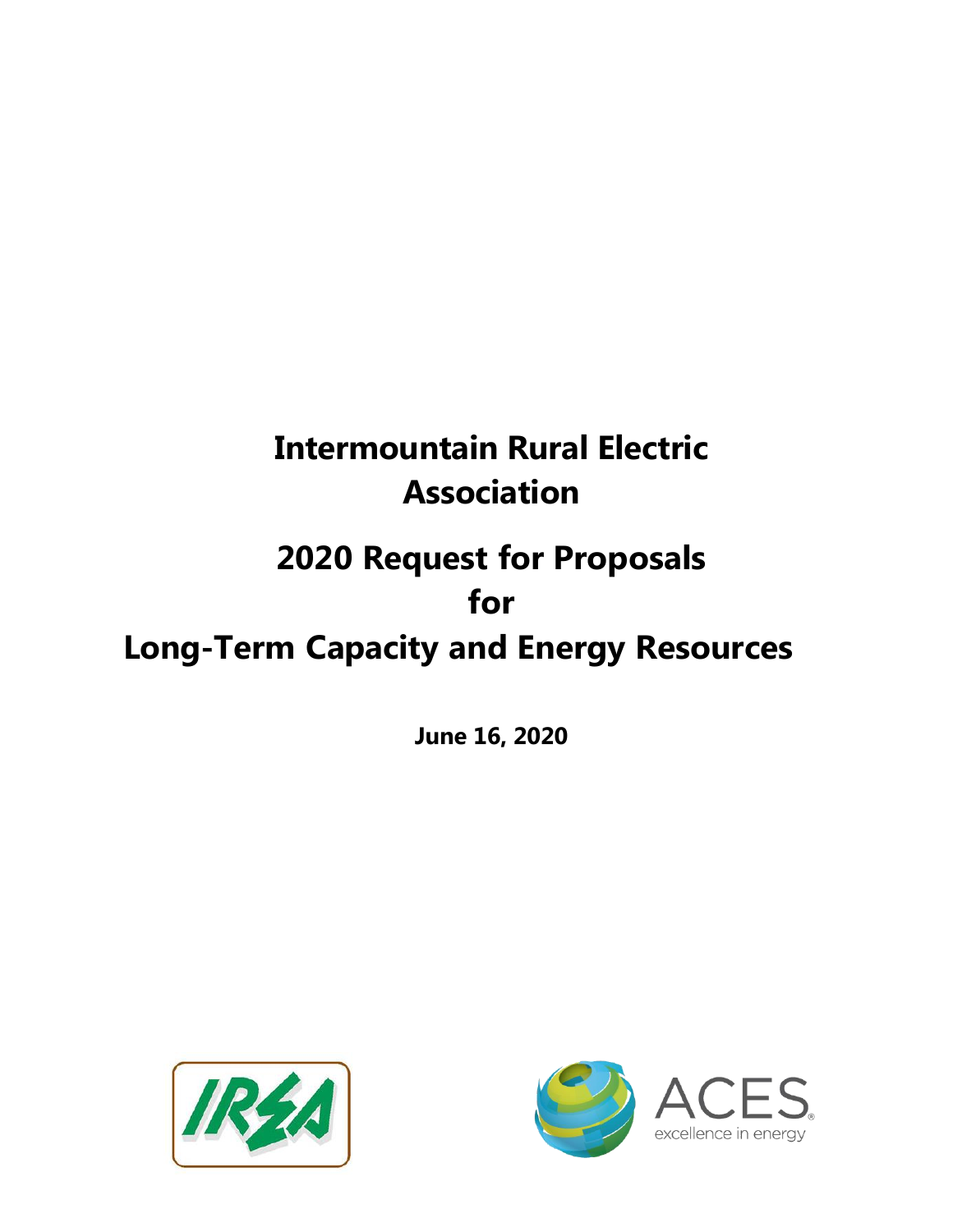# **Contents**

| 1. |                                                                              |  |
|----|------------------------------------------------------------------------------|--|
|    |                                                                              |  |
|    |                                                                              |  |
| 2. |                                                                              |  |
|    |                                                                              |  |
|    |                                                                              |  |
|    |                                                                              |  |
|    |                                                                              |  |
|    |                                                                              |  |
|    |                                                                              |  |
| 3. |                                                                              |  |
|    |                                                                              |  |
|    |                                                                              |  |
|    |                                                                              |  |
|    |                                                                              |  |
|    | 3.5 Power Purchase Agreement Proposals for Partial-Requirements  14          |  |
|    | 3.6 Power Purchase Agreement Proposals for Firm Liquidated Damages Energy 15 |  |
|    | 3.7 Power Purchase Agreement Proposals for Ancillary Services Products  18   |  |
|    | 3.8 Power Purchase Agreement Proposals for Daily Call Option Products 19     |  |
|    |                                                                              |  |
| 4. |                                                                              |  |
|    |                                                                              |  |
|    |                                                                              |  |
|    |                                                                              |  |
|    |                                                                              |  |
|    |                                                                              |  |
|    |                                                                              |  |
|    |                                                                              |  |
|    |                                                                              |  |
|    |                                                                              |  |
|    |                                                                              |  |
| 5. |                                                                              |  |
| 6. |                                                                              |  |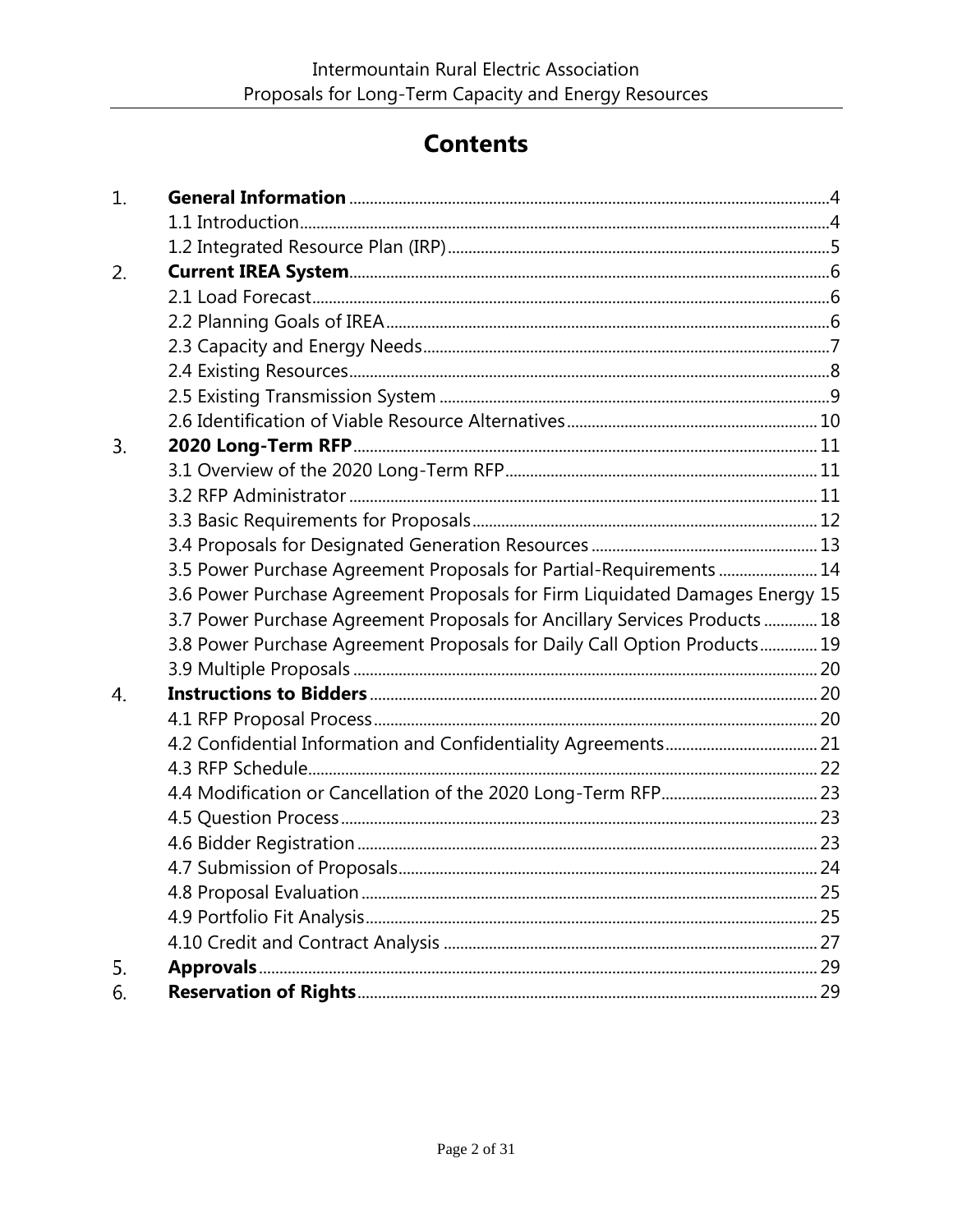# **Appendices**

Available on [www.acespower.com/IREA2020RFP](http://www.acespower.com/IREA2020RFP)

- A IREA Peak Forecast and Capacity Need Assessment
- B-1 Power Purchase Agreement Evaluation Form for Non-Renewable Designated Generation Resources
- B-2 Power Purchase Agreement Evaluation Form for Energy Storage Resources and Renewable Designated Generation Resources
- B-3 Power Purchase Agreement Evaluation Form for Partial-Requirements
- B-4 Power Purchase Agreement Evaluation Form for Firm Liquidated Damages Energy and Capacity
- B-5 Power Purchase Agreement Evaluation Form for Ancillary Services Products
- B-6 Power Purchase Agreement Evaluation Form for Daily Call Option Products
- C Confidentiality Agreement
- D Bidder Registration Form
- E Desired Contract Terms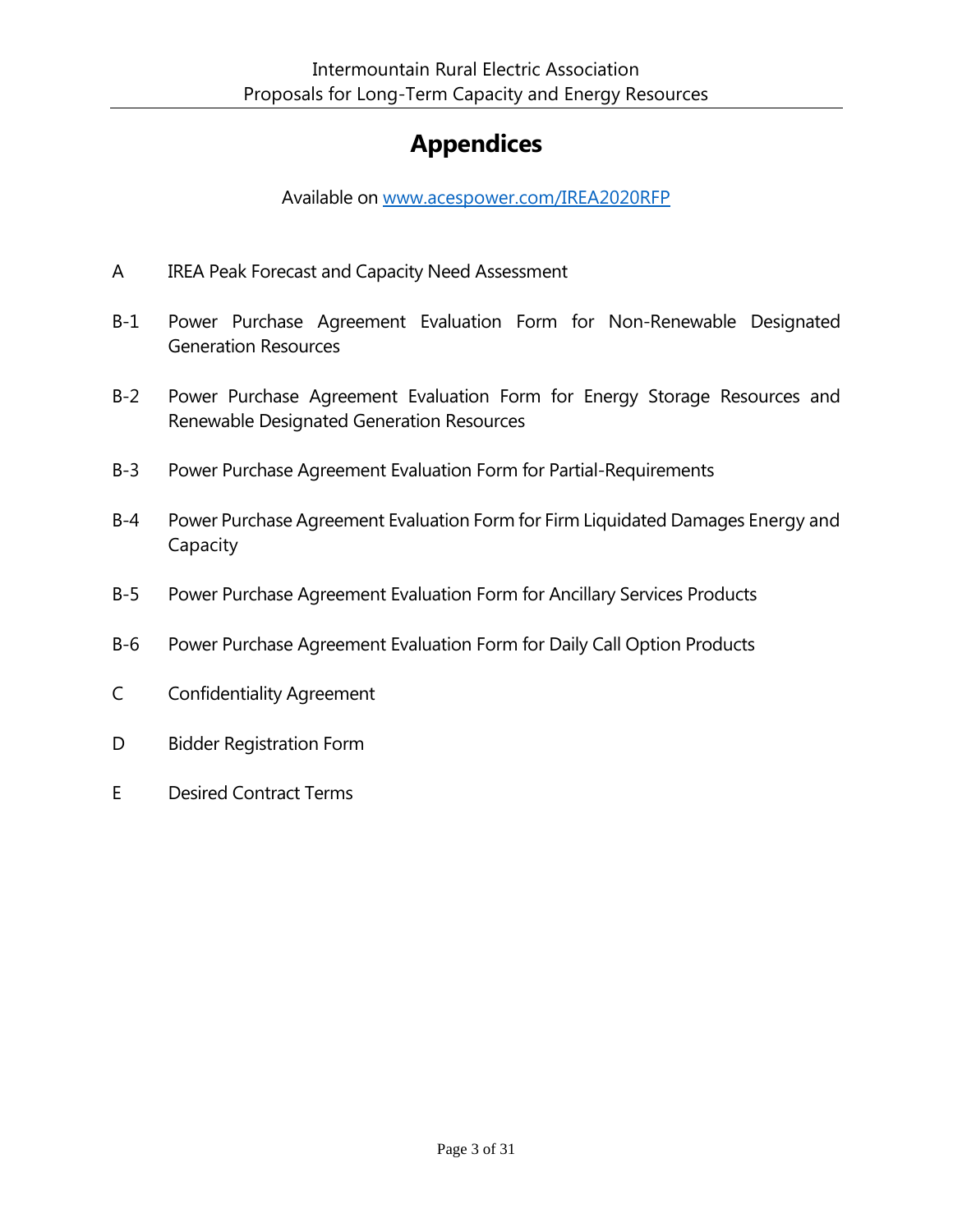## <span id="page-3-1"></span><span id="page-3-0"></span>**General Information**

## **1.1 Introduction**

Intermountain Rural Electric Association (IREA) is a Colorado nonprofit electric distribution cooperative established in the 1930s and organized as a corporation under Colorado law. Intermountain Rural Electric Association's 5,000-squaremile [service territory](https://irea.coop/wp-content/uploads/2017/01/IREAServiceArea.pdf) includes portions of 11 counties to the east, west, and south of Denver. With more than 160,000 customers, IREA is the largest electric distribution cooperative in Colorado and one of the largest in the United States. As a customer-owned cooperative, IREA operates on a nonprofit basis; earnings exceeding expenses are invested in the facilities used to provide electric service and are booked as member equity. A portion of this equity is returned to members almost every year, as finances permit, through [capital credit refunds.](https://irea.coop/capital-credits/)

IREA currently holds a partial-requirements wholesale power supply contract that expires five-years from written notification. IREA is conducting this Request for Proposals (RFP) to seek power supply opportunities to fulfill their power needs in the event they elect to terminate their current wholesale power supply contract. The objectives of IREA are to seek resource(s) that will allow them to provide reliable service at the lowest reasonable cost, while making steps towards meeting the State's greenhouse gas reduction goals.

To fulfill IREA's power supply requirements, IREA needs to secure up to approximately 700 MW of resources, some of which will need to be available by January 1, 2026.

Any proposal(s) selected pursuant to the RFP will require approval from IREA's Board of Directors. Upon approval from IREA's Board of Directors, IREA may enter into a contract or contracts with the winning bidder(s) to meet the power supply requirements of IREA beyond its existing partial-requirements wholesale power supply contract. In the event that IREA does not select a partial-requirements contract to replace its existing contract, IREA will actively manage a portfolio of resources beginning in 2026.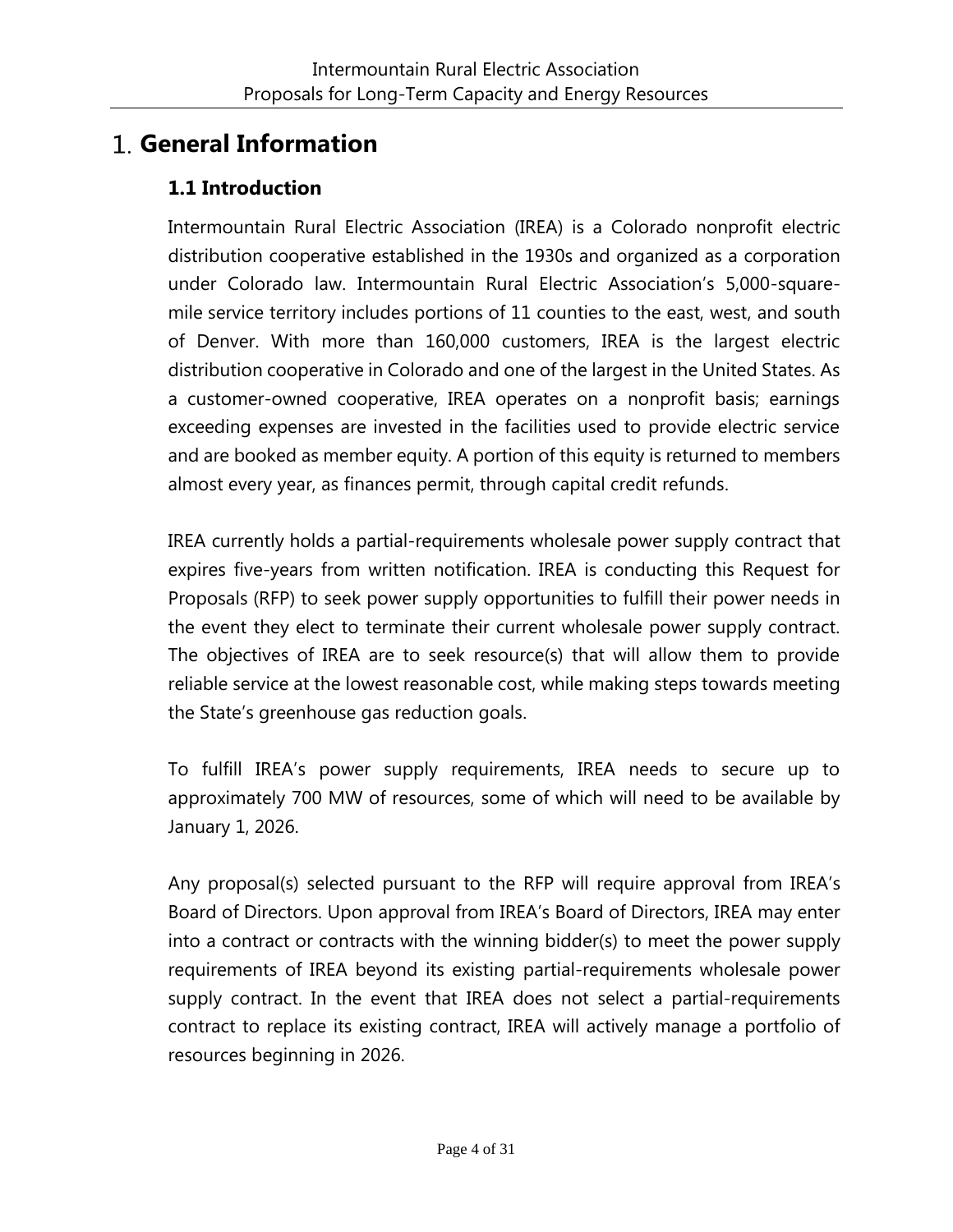All documents and communications related to the 2020 Long-Term RFP are accessible on the IREA RFP website:

[www.a](http://www.acespower.com/IREALTRFP2020)cespower.com/IREA2020RFP

## <span id="page-4-0"></span>**1.2 Integrated Resource Plan (IRP)**

IREA is concurrently conducting an Integrated Resource Planning (IRP) process, which will enable the IREA Board of Directors to develop long-term resource plans in order to satisfy the utility's load requirements.

IREA is using this RFP process to drive its planning decisions in conjunction with the IRP. The conclusion of this RFP and IRP process will facilitate an IREA resource plan to begin in 2026. Section 2 of the RFP provides further details around IREA's obligations and how this RFP will meet those obligations.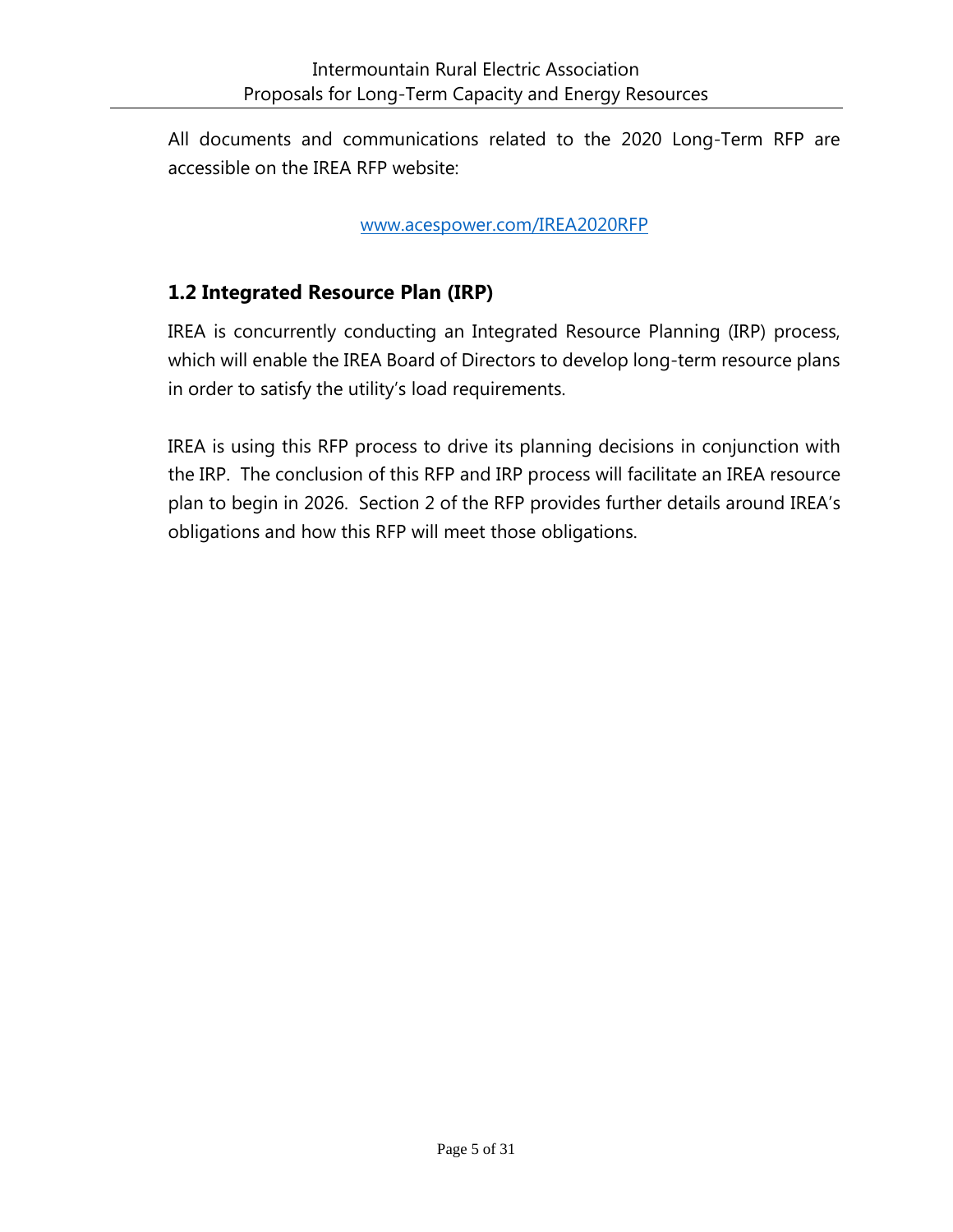# <span id="page-5-0"></span>**Current IREA System**

## <span id="page-5-1"></span>**2.1 Load Forecast**

Appendix A provides the annual peak and energy load forecast for IREA. The "8760" hourly load forecast file will also be available to bidders interested in providing a partial-requirements offer upon full execution of the Confidentiality Agreement, Appendix C. IREA will also provide historical load data to any bidder providing a proposal for partial-requirements obligation or as requested by bidders for other legitimate business reasons.

IREA's current forecasted peak system demand plus reserve margin is 700 MW for 2026 and 790 MW for 2045. The projected future energy and capacity obligations are detailed in Appendix A and discussed further in the next section.

## <span id="page-5-2"></span>**2.2 Planning Goals of IREA**

IREA is seeking to procure reliable supply of all or a portion of its energy, capacity, and ancillary service requirements from qualified counterparties while balancing long-term rate stability, flexibility in meeting changing customer or regulatory requirements, and achieving reductions in greenhouse gas emissions. The RFP Administrator will weigh several factors in assessing the best responses to meeting IREA's goals.



- Meet or exceed Colorado's 80% CO<sup>2</sup> reductions by 2030 and 100% carbon free by 2050
- Counterparty creditworthiness
- Minimize exposure to future cost increases passed through to IREA
- Preference of fixed price contracts over cost-based contracts
- Adaptability of proposals to future market structures and design
- The location of resources near load
- Desired contract terms outlined in Appendix E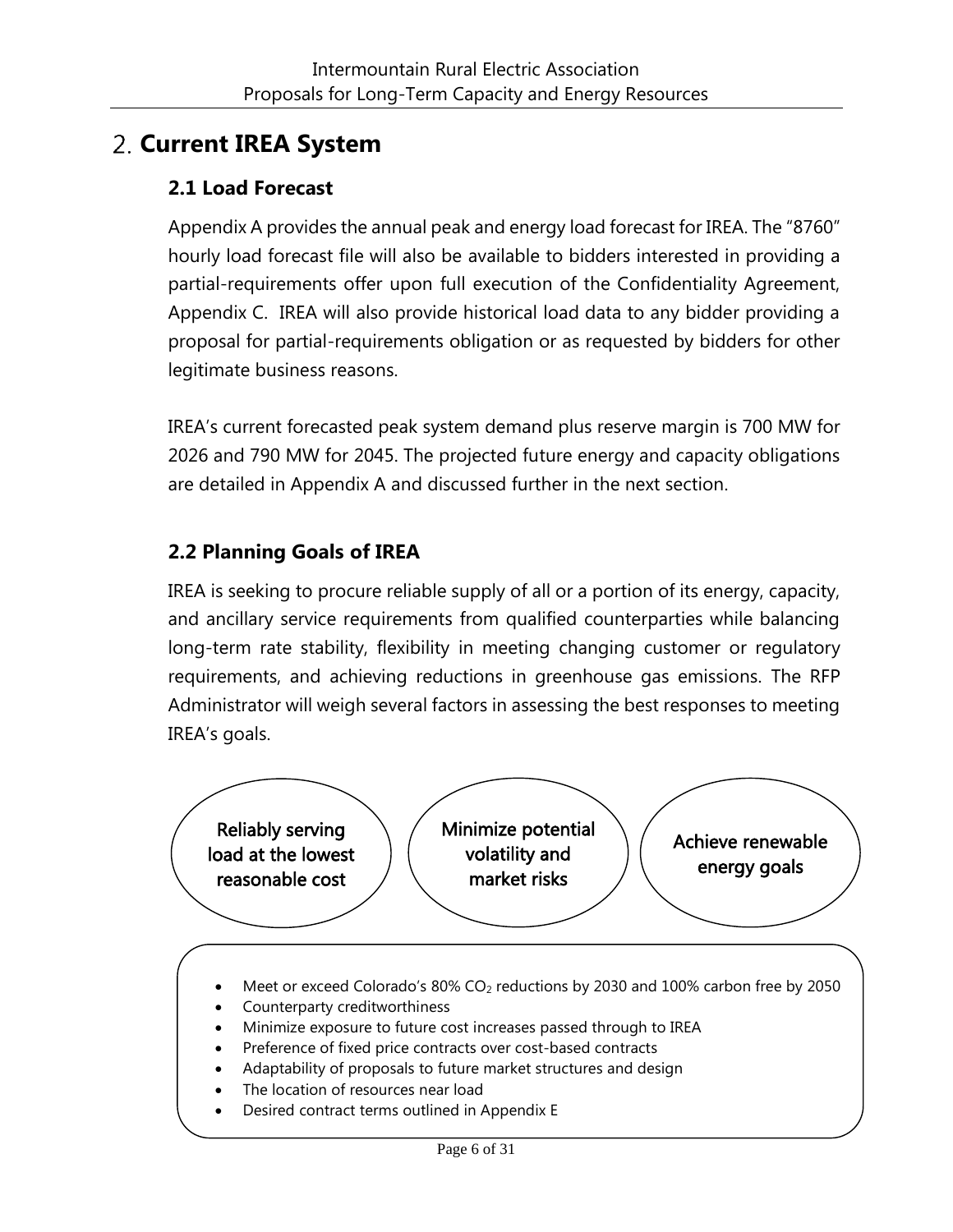## <span id="page-6-0"></span>**2.3 Capacity and Energy Needs**

IREA will evaluate capacity and energy needs consistent to meet the needs of the system, taking into account applicable capacity requirements.

IREA's historical peak load has been approximately 605 MW and is expected to grow between 1.0% and 1.5% per year over the next ten years. Figure 1 shows the historical load duration curve for IREA. Detailed energy and capacity data can be found in Appendix A.



**Figure 1: IREA Historical Load Duration Curve**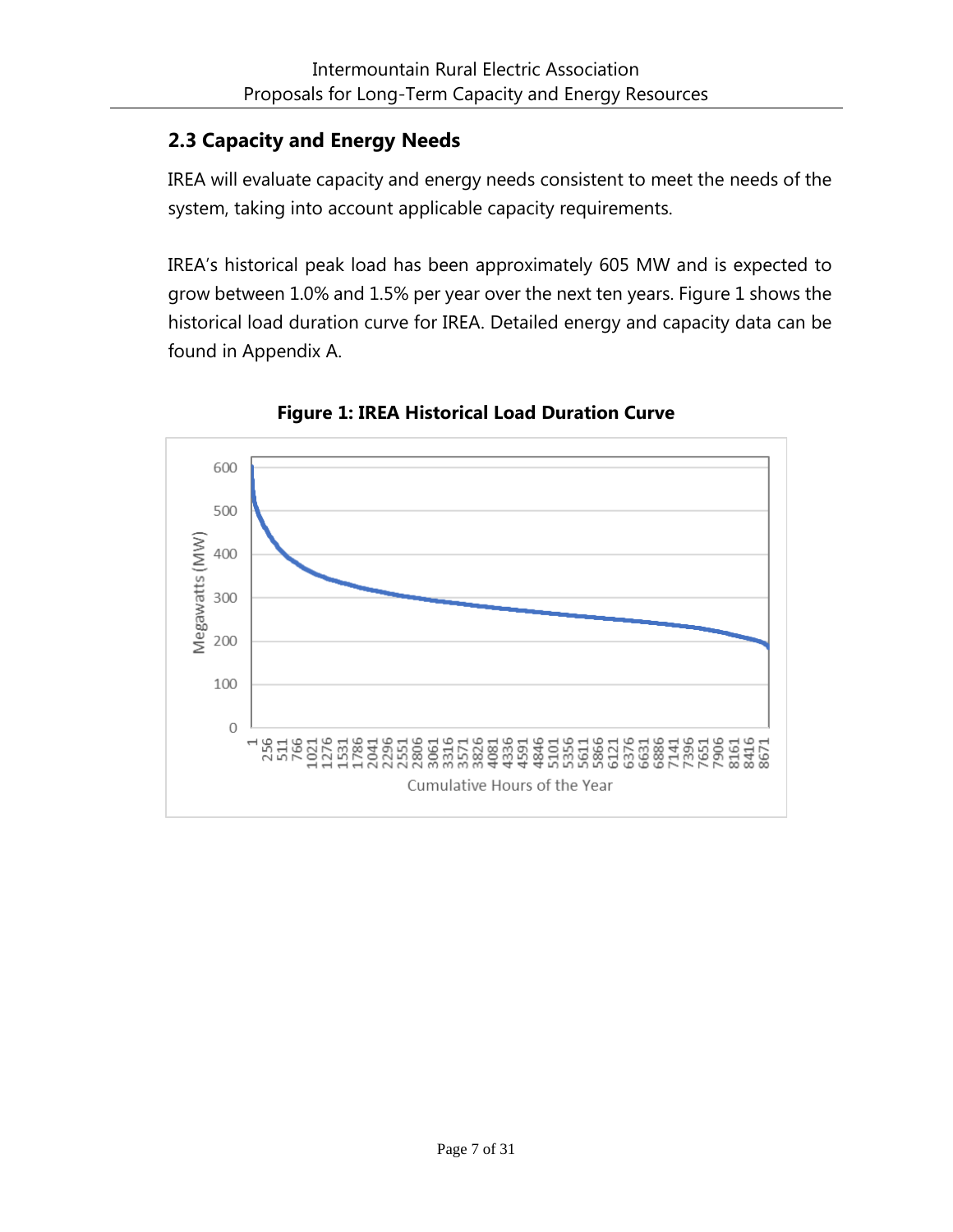## <span id="page-7-0"></span>**2.4 Existing Resources**

IREA's current resource mix consists of the following sources:

## **2.4.1 Ownership in Comanche Unit 3**

IREA is a 25.3% owner of the 750 MW plant that is operated by Xcel Energy.

#### **2.4.2 Power Purchase Agreements (PPA)**

- Western Area Power Administration Loveland Area Power
	- o Capacity entitlement: 10.6 MW October-March and 9.8 MW April-September;
	- o Monthly available energy deliveries: Jan-Mar 50%, Apr-Sep 85%, Oct-Dec – 80%, dependent on hydrological conditions
- Western Area Power Administration Salt Lake City Integrated Projects
	- o Capacity entitlement: 20.5 MW October-March and 18.1 MW April-September, minimum hourly schedule of approximately 4 MW
	- o Monthly available energy deliveries equivalent to a 50% capacity factor during winter months and 55% during summer months, depending on hydrological conditions at the various dams marketed via the Loveland Area Power resource pool

## **2.4.3 Solar**

- Victory Solar
	- o 12.8 MW 1-axis tracking solar PPA
- Pioneer Solar
	- o 80 MW 1-axis tracking solar PPA
- Hunter Solar
	- o 45 MW PPA share of 75 MW 1-axis tracking solar project
- Kiowa Solar
	- o 54.5 MW 1-axis tracking solar PPA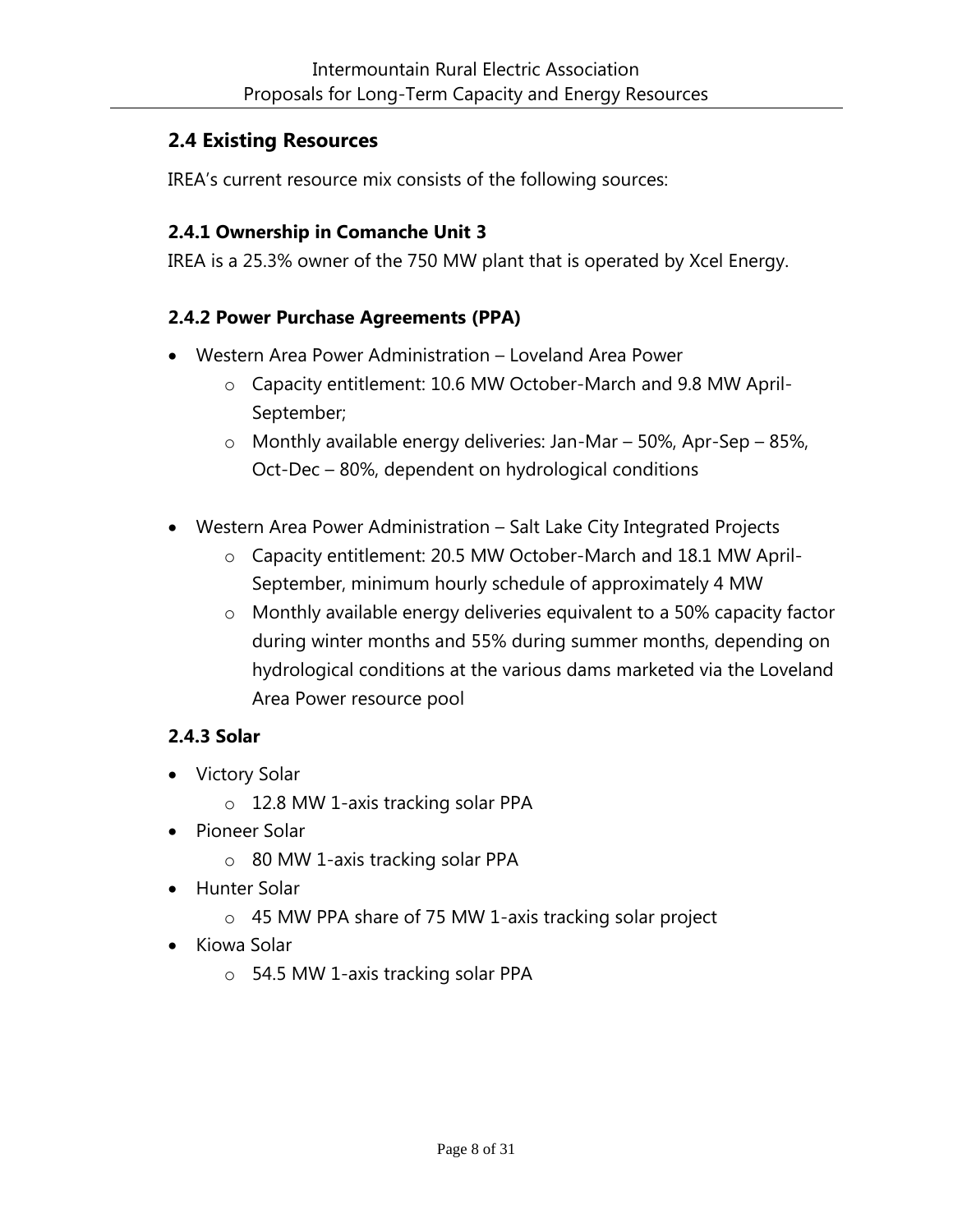## <span id="page-8-0"></span>**2.5 Existing Transmission System**

IREA will accept projects with interconnection directly on the IREA transmission system or alternative interconnection points, such as the Public Service Company of Colorado (PSCO) system. IREA's major loads are located between Colorado Springs and the southern edge of the Denver Metro area. Figure 2 contains a map of the IREA transmission system and interconnections to other systems.



#### **Figure 2: IREA Transmission Interconnection Map**

IREA has existing and contracted solar resources that interconnect to IREA's 115kV transmission system between Smoky Hill and Brick Center substations, in addition to an interconnection at IREA's 115kV bus at Brick Center.

Based on recent system impact studies for current resources, incremental standalone generation on IREA's 115kV loop between Smoky Hill and Brick Center is likely to require significant transmission upgrades to allow for network transmission service, while storage projects might not.

**The IREA Transmission Interconnection Map is provided as an informative illustrative reference of IREA's transmission, sub-transmission, and substations for respondents and is not intended to make any binding or legal representations thereof. Neither IREA nor the RFP Administrator make any**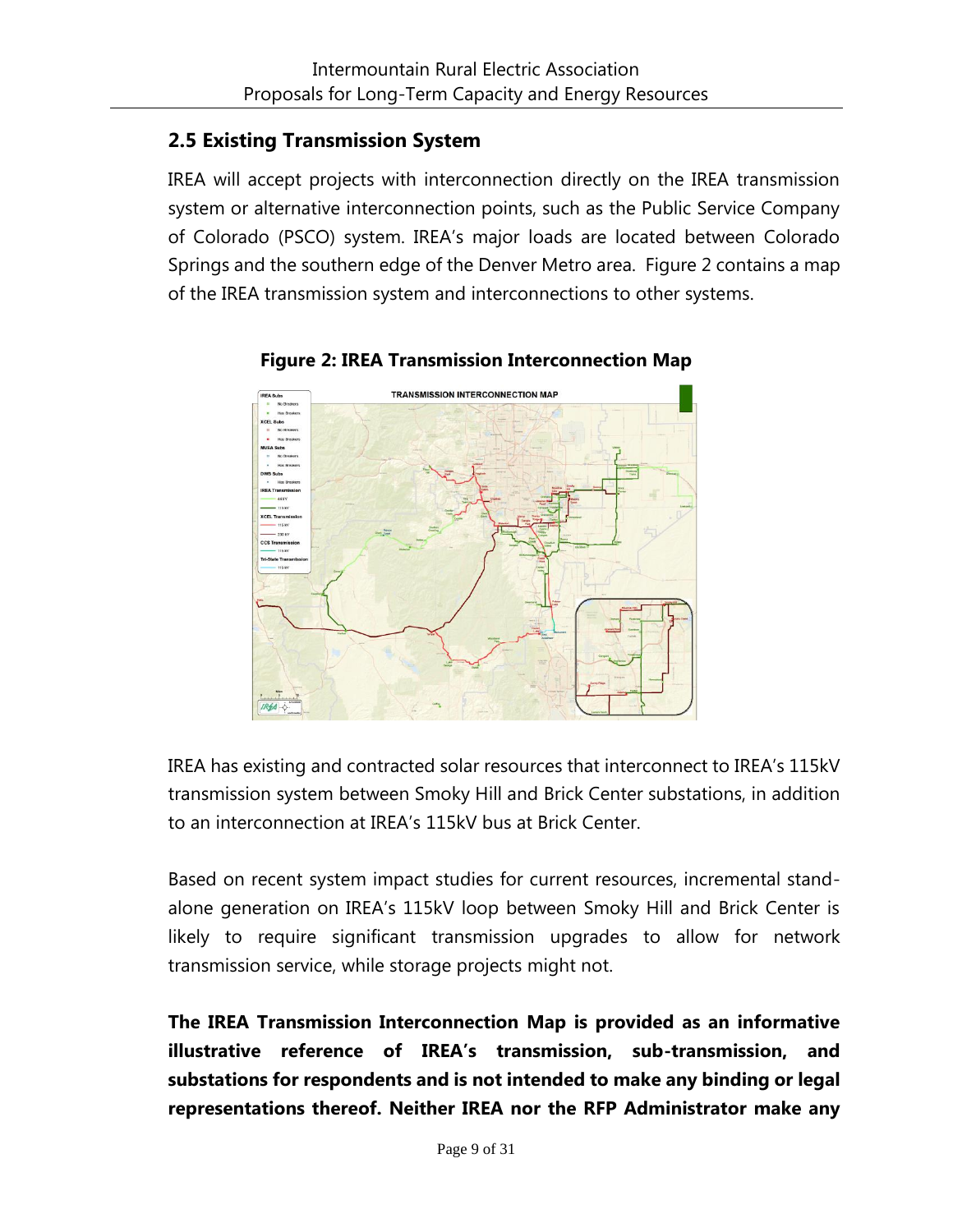**guarantees as to the accuracy of the map at the time of the RFP issuance. If short listed, bidders must agree to submit an interconnection request for the generation resource to the appropriate transmission provider as part of the next transmission planning phase cycle to ensure feasibility.** 

## <span id="page-9-0"></span>**2.6 Identification of Viable Resource Alternatives**

IREA is using this RFP to identify viable resources to serve its load and to provide bidders an opportunity to compete in offering those resources to IREA. See Section 3 for the broad range of solicited supply resource types. Further detail is also included in appendices B1-B6.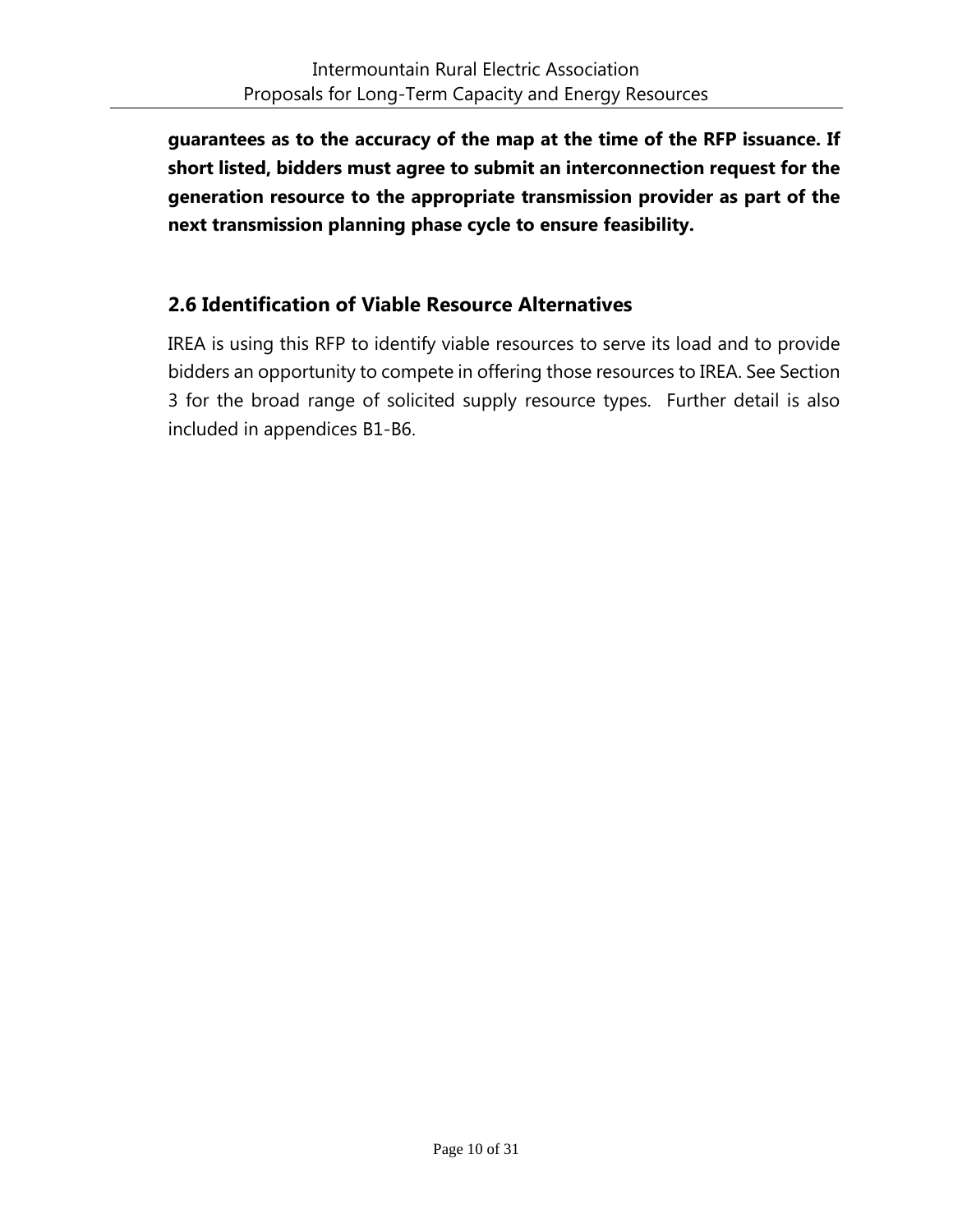## <span id="page-10-0"></span>**2020 Long-Term RFP**

## <span id="page-10-1"></span>**3.1 Overview of the 2020 Long-Term RFP**

IREA intends to purchase reliable, low- or zero-carbon, and economically competitive power supplies to reliably meet its long-term load-serving obligations to its Members and the clean energy goals of the state of Colorado. IREA requests proposals from all types of suppliers, including but not limited to: electric utilities, power marketers, exempt wholesale generators, independent power producers, and renewable developers. IREA will accept proposals for terms starting no earlier than January 1, 2026.

**Subject to the limitations specified in this RFP, IREA will consider proposals for all types of resources as well as for partial-requirements service contracts, firm with liquidated damages products, ancillary services products, and call option contract proposals. All proposals must be submitted in accordance with the appropriate Power Purchase Agreement Evaluation Form in Appendices B1-B6.**

## <span id="page-10-2"></span>**3.2 RFP Administrator**

The duties of the RFP Administrator for the 2020 Long-Term RFP, as further described in Section 4, will be performed by Alliance for Cooperative Energy Services Power Marketing LLC (ACES).

As RFP Administrator, ACES' business model provides an established infrastructure of independent energy management practices that supports the verification of, and compliance with, applicable processes, policies, and procedures. ACES manages a significant amount of confidential data through a combination of specific internal guidelines, the company's independent control group, the company's corporate compliance manager, and periodic reporting to the Board of Directors Risk Oversight and Audit Committee. ACES takes its obligations regarding the maintenance of Confidential Information very seriously and will handle all Confidential Information with the highest professional regard.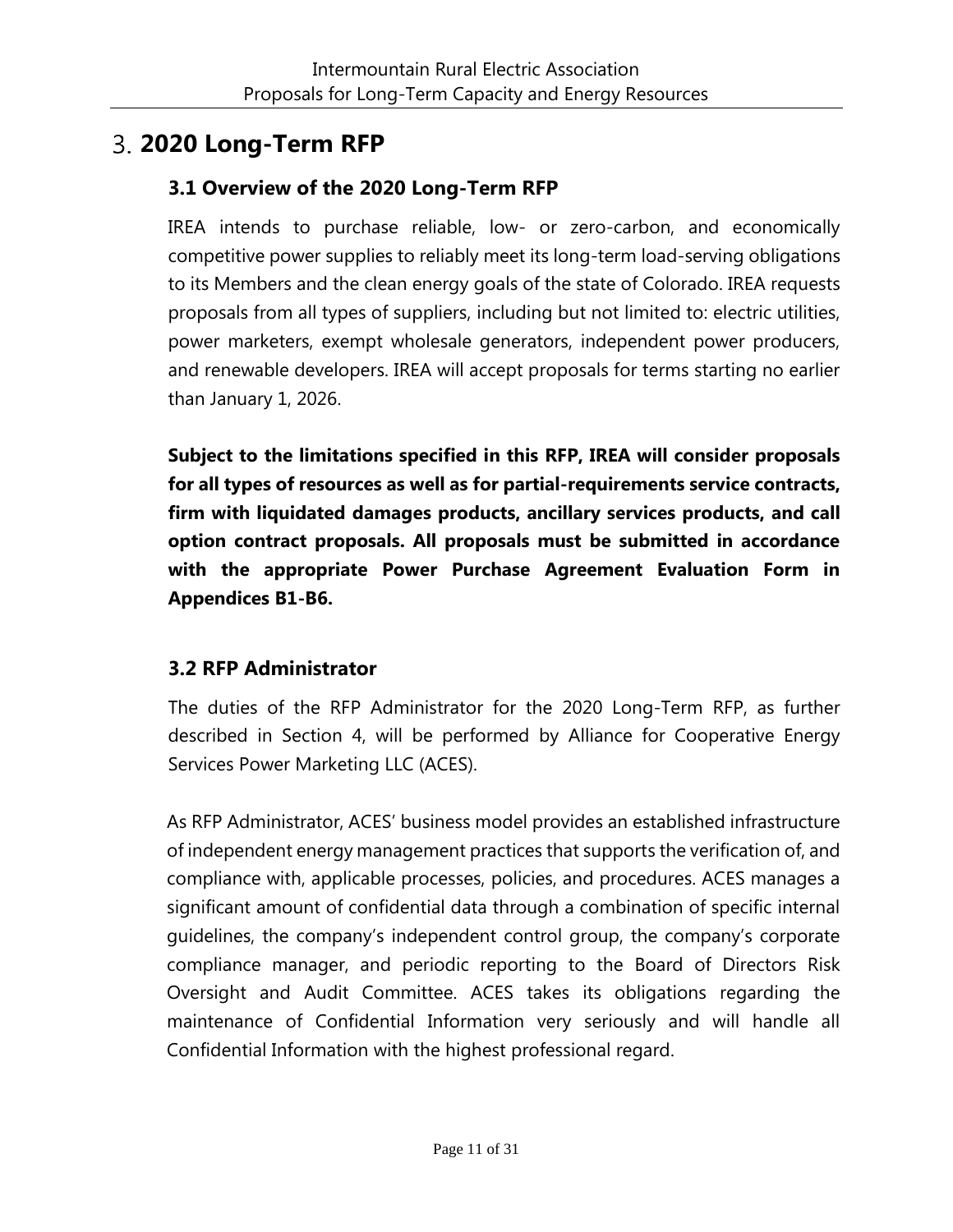Additionally, ACES has periodic/annual independent examinations of its energy risk management controls:

- From 2002 through 2020, ACES engaged internationally recognized accounting firms to perform examinations of its risk control environment, in accordance with the American Institute of Certified Public Accountants Statements on Standards for Attestation Engagements No. 18 (SSAE 18) - Service Organizational Controls (SOC) Report 1 Type II
- These voluntary SOC 1 examinations focused on ACES' risk control processes and procedures associated with the transaction execution services ACES provides as agent for its Clients in the energy markets
- The scope of the examinations covered the following areas: risk oversight, contract administration, credit, trading control, position valuation, settlements, and information technology
- ACES has received unqualified (clean) opinions on these examinations
- ACES plans to undergo another independent examination of its energy risk management controls in 2020

## <span id="page-11-0"></span>**3.3 Basic Requirements for Proposals**

IREA intends to contract for the optimal portfolio, as further described in Subsection 4.8, of product(s) which meets its future power supply needs. The optimal portfolio may be comprised of a single proposal or multiple proposals from multiple bidders. IREA is seeking proposals from qualified bidders capable of providing all or portions of its future power supply needs.

The laws of the state of Colorado are strongly preferred to govern any contract(s) or agreement(s) for power supply, although proposals that reference the laws of states other than Colorado will be considered and evaluated.

All proposals must be submitted in Mountain Standard Time (MST), unless specified otherwise in Sections 3.4 through 3.8.

Bidders' responses may contain one or more of the PPA proposals outlined in Sections 3.4 through 3.8.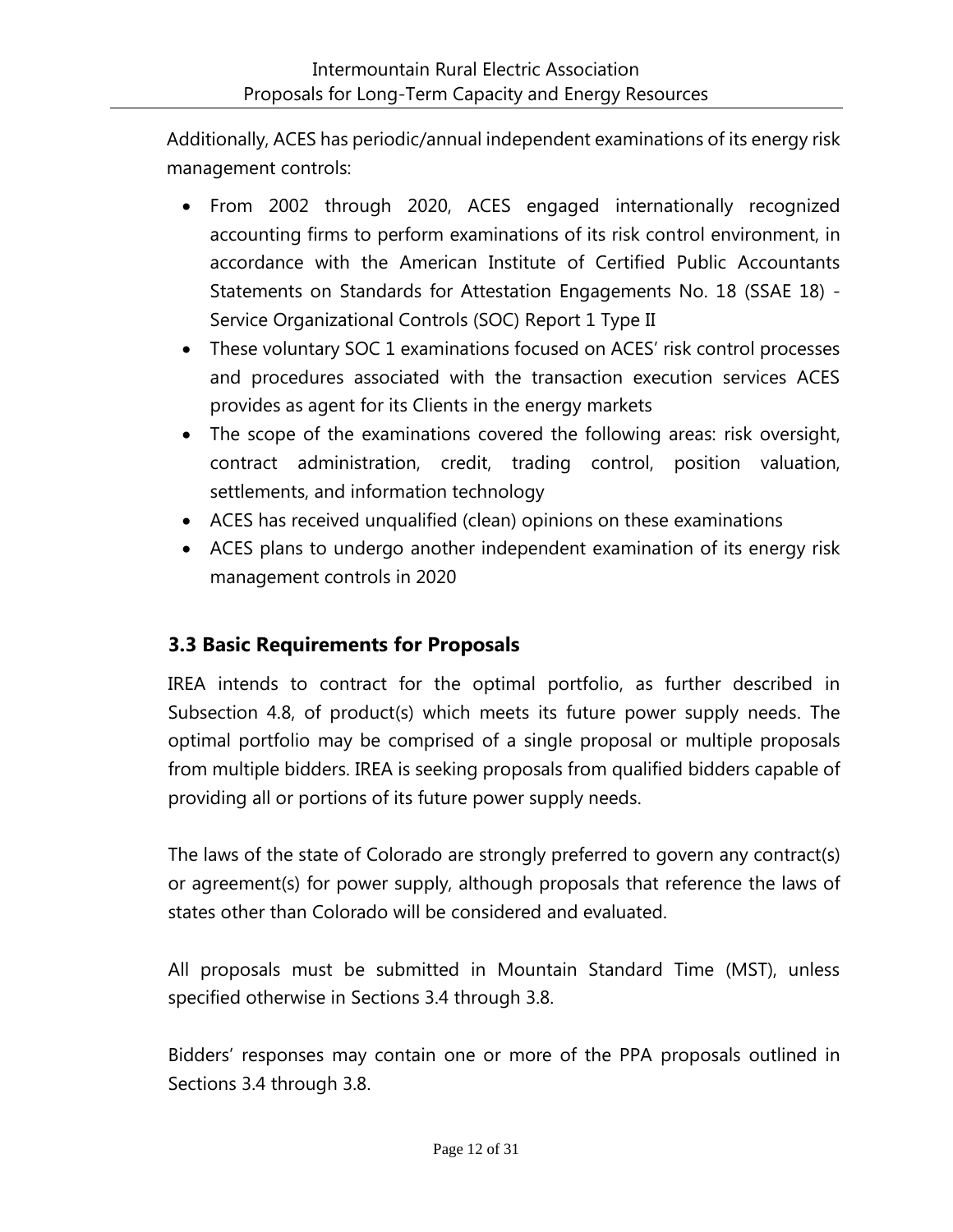#### <span id="page-12-0"></span>**3.4 Proposals for Designated Generation Resources**

IREA is requesting proposals from bidders for a diverse variety of generation resources including, but not limited to: baseload generation, intermediate generation, peaking generation, energy storage resources, and renewable generation. Proposals for designated generation resources may be for a new resource or an existing resource.

Proposals for non-renewable designated generation resources shall provide the information required in the Power Purchase Agreement Evaluation Form in Appendix B-1.

Proposals for renewable designated generation resources, including energy storage resources, shall provide the information required in the Power Purchase Agreement Evaluation Form in Appendix B-2.

IREA will accept proposals from all types of generation resources. In order to be evaluated, proposals for designated generation resources must meet the following minimum qualifications:

- Minimum capacity quantity of 10 MW
- Must specify generation resource and physical location
	- o **If short listed** bidders must agree to submit an interconnection request for the generation resource to the appropriate transmission provider as part of the next transmission planning cycle
- Designated Generation Resources could meet baseload, intermediate, or peaking needs based upon technology and/or contractual flexibility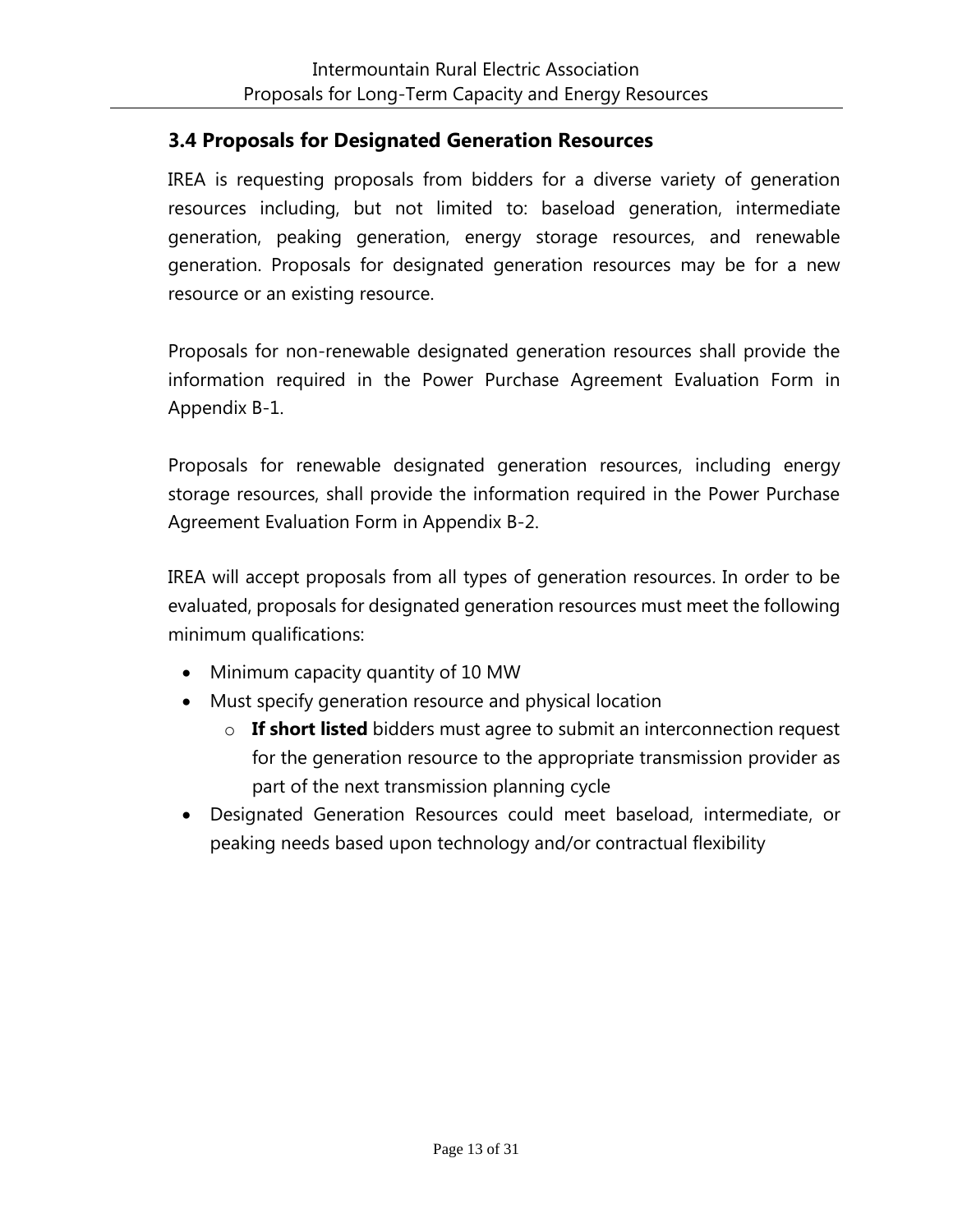#### <span id="page-13-0"></span>**3.5 Power Purchase Agreement Proposals for Partial-Requirements**

IREA is requesting proposals from bidders able to provide partial-requirements as defined below. "Partial-Requirements Obligation" means supplying 100% of the firm requirements to meet IREA's hourly real-time load obligation by scheduling IREA's existing resources and supplying the balance of resources needed to meet instantaneous real-time load plus reserves.

PPA proposals for Partial-Requirements Obligation shall provide the information required in the Power Purchase Agreement Evaluation Form in Appendix B-3.

Section 2 of Appendix B-3 provides a requested physical documentation checklist for bidders submitting a cost of service proposal for Partial-Requirements Obligation. Bidders submitting cost of service proposals are requested to submit electronically the documentation listed in Section 2 of Appendix B-3. In addition to the requested documentation, bidders are encouraged to include:

- Any documentation that demonstrates a bidders ability to market, optimize, and dispatch IREA's existing resource at Comanche 3
- Any additional documentation that may assist in proposal analysis

The submission deadline for the requested electronic documentation for cost of service proposals will be the same as the Proposals (Appendices) Deadline, as referenced in the RFP Schedule in Section 4.3.

Upon full execution of the Confidentiality Agreement, Appendix C, IREA and/or the RFP Administrator will provide the historical 8760 hourly load forecast and projected monthly peak forecasts for the period of the RFP and historical load data to any bidder providing a proposal for Partial-Requirements Obligation or as requested by bidders for other legitimate business reasons.

Section 2 of Appendix B-3 assumes bidders submitting Partial-Requirements Obligation proposals are including in their offer the services costs, which are defined as the non-energy and capacity requirements costs, including all the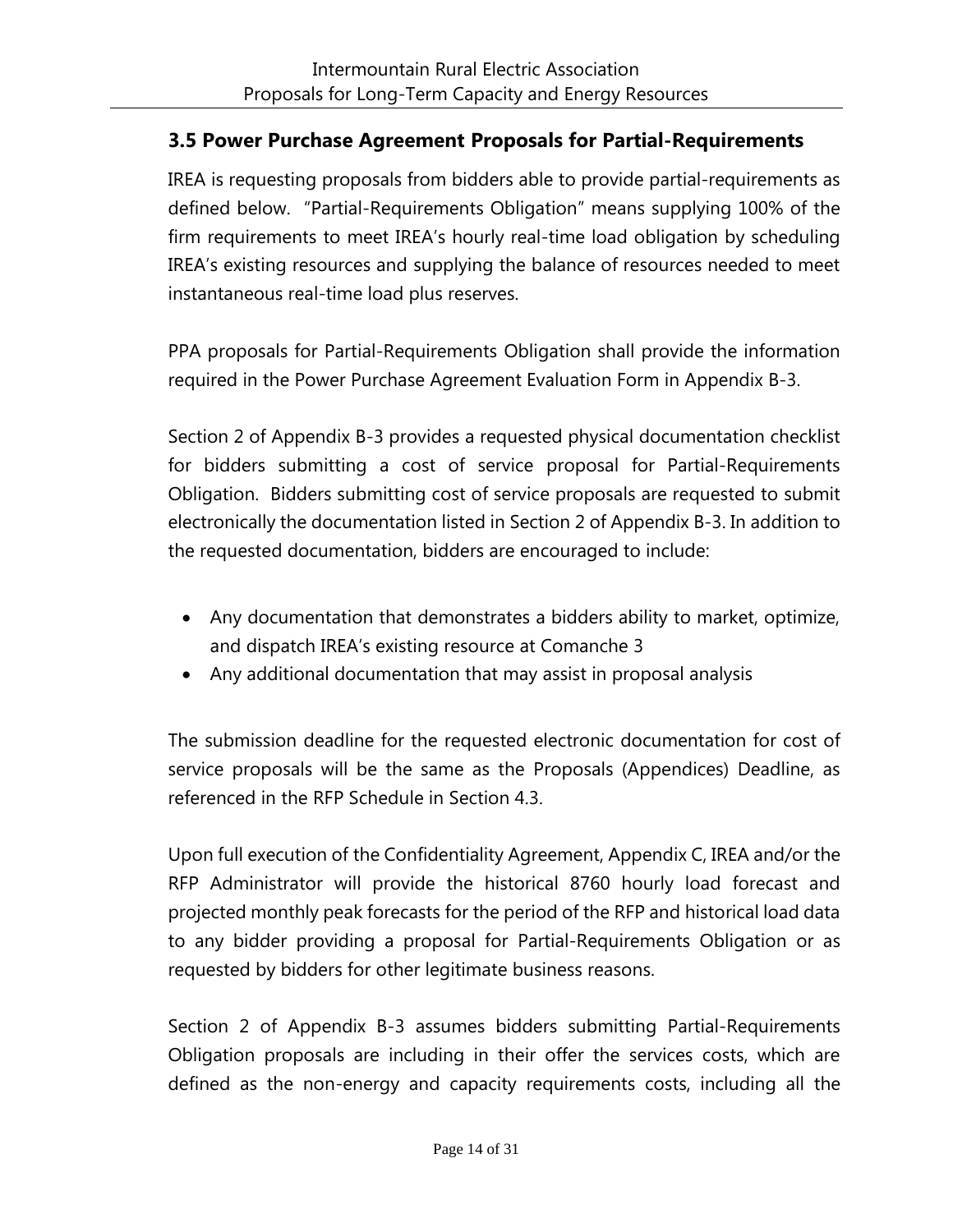appropriate transmission provider charges and energy management fees that will be necessary to fully serve the real-time load obligation. Bidders must indicate whether pricing for Partial-Requirements services will be fixed or if certain costs will be passed through to IREA; therefore, indicate which costs are fixed and which are passed through.

## <span id="page-14-0"></span>**3.6 Power Purchase Agreement Proposals for Firm with Liquidated Damages Energy and Capacity**

IREA is requesting proposals from bidders for Firm with Liquidated Damages blocks to meet a portion of its power supply obligations.

PPA proposals for Firm with Liquidated Damage blocks shall provide the information required in the Power Purchase Agreement Evaluation Form in Appendix B-4.

In order to be evaluated, proposals for Firm with Liquidated Damages blocks must meet the following minimum qualifications:

- Minimum quantity of 5 MW
- Proposals must be provided as either 6x8, 7x8, 6x16, 7x16, 7x24, super peak, or wrap
	- o All submissions must be in Pacific Prevailing Time (PPT) to align with the appropriate transmission provider and Intercontinental Exchange (ICE) standard products
	- o 16-hour period defined as hour ending HE 07 HE 22 PPT
	- o Super peak period defined as hour ending HE 13 HE 20 PPT
	- o Proposals can be provided as monthly, seasonal, quarterly, or annual
	- o No minimum contract term
- Proposals for Firm with Liquidated Damages
	- o Proposals for physical energy must be Firm with Liquidated Damages, as defined in Schedule P: Products and Related Definitions of the Edison Electric Institute (EEI) Master Power Purchase & Sale Agreement; or
	- o Western Systems Power Pool Agreement WSPP Schedule C
- Preference will be given for proposals that meet all of the following criteria: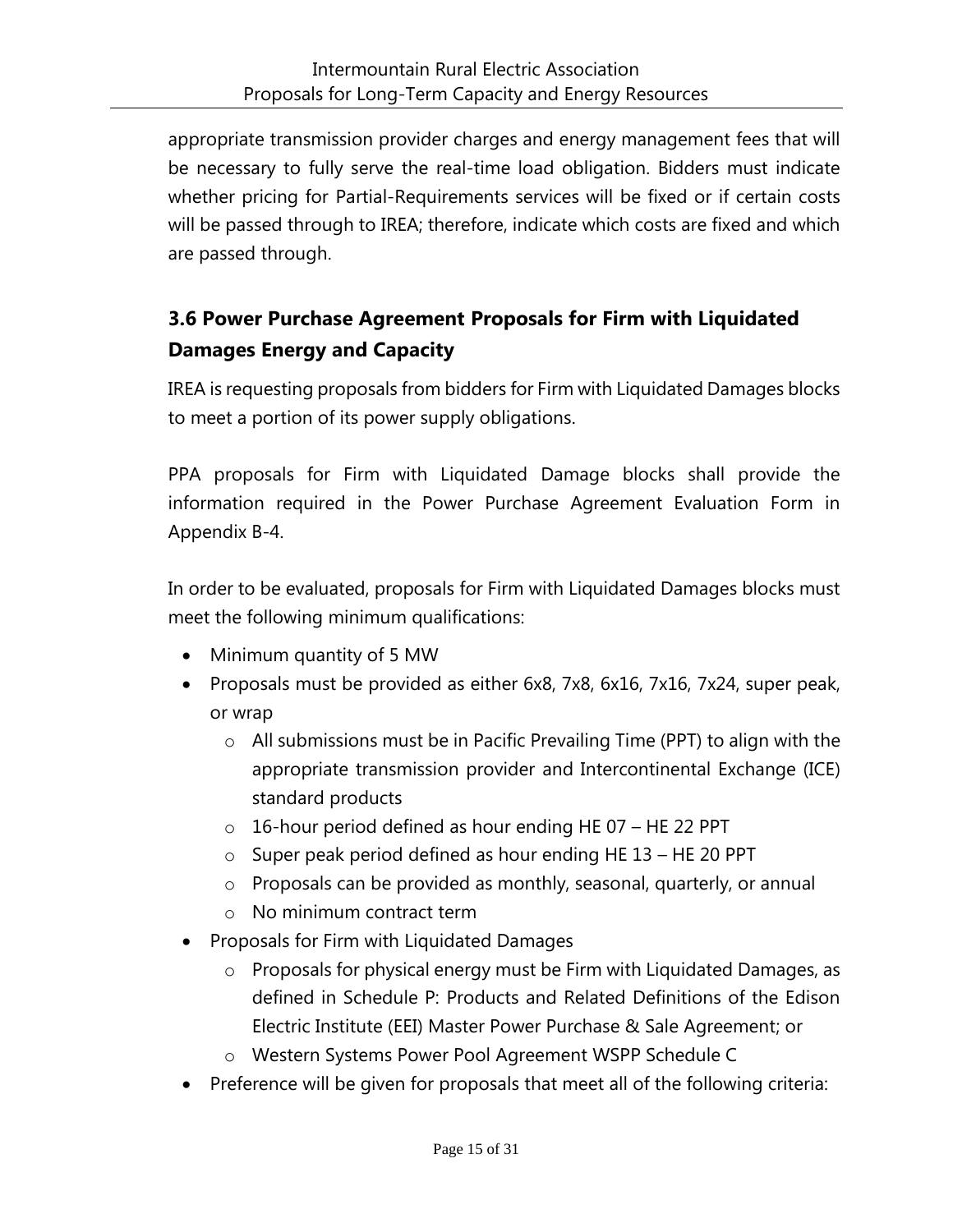- o Under which the contract does not permit the seller to interrupt deliveries to the buyer except for reliability reasons and;
- o To the extent that the contract requires the seller to pay liquidated damages to the Network Customer for interruptions, those liquidated damages are "make whole" liquidated damages and not fixed or capped;
- o For FERC qualified Designated Network Resources pursuant to section 30 of the pro forma OATT, per FERC Order 890;
- o With available delivery to the Public Service Company of Colorado system and to Points of Deliveries listed on Figure 3: Points of Deliveries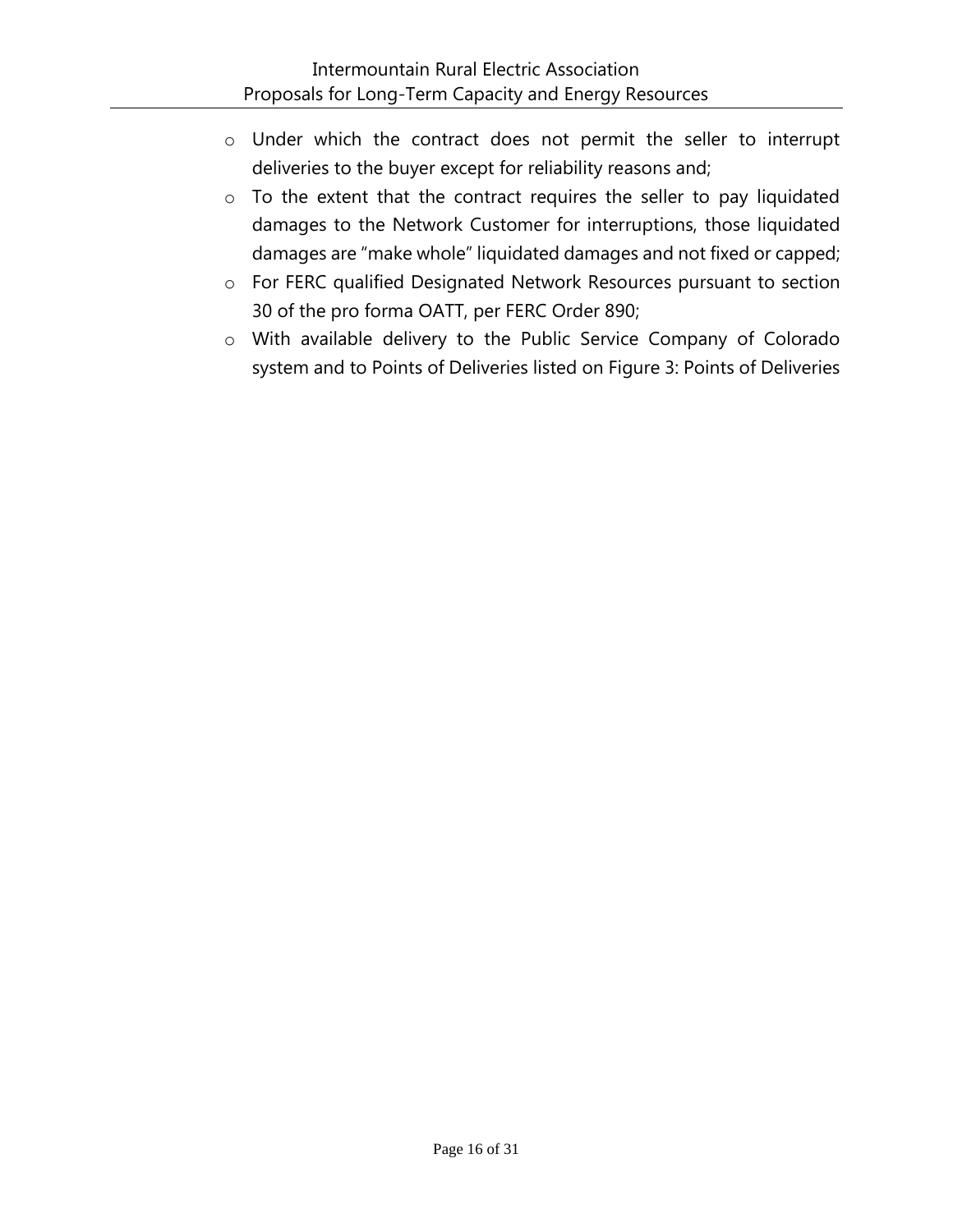## **Figure 3: Points of Deliveries**

|                | <b>Point Name</b> | <b>Description</b>                                                                   |
|----------------|-------------------|--------------------------------------------------------------------------------------|
| 1              | ARH               | Archer                                                                               |
| $\overline{2}$ | ATL               | Atlas Switchyard                                                                     |
| $\overline{3}$ | AU                | Ault 230kV Switchyard                                                                |
| $\overline{4}$ | <b>BARR</b>       | <b>Barr Lake Substation</b>                                                          |
| 5              | <b>BLUE</b>       | Blue River 230kv Switchyard                                                          |
| 6              | <b>BOON</b>       | Boone 230kv Switchyard                                                               |
| $\overline{7}$ | <b>BRSS</b>       | <b>Brush Switching Station</b>                                                       |
| 8              | COLL              | Collbran 138kv Switchyard                                                            |
| 9              | COMA              | Comanche Delivery Point                                                              |
| 10             | <b>CRG</b>        | Craig Transfer                                                                       |
| 11             | DJ.               | Dave Johnston                                                                        |
| 12             | <b>FLUP</b>       | Fort Lupton Switchyard                                                               |
| 13             | FOURCORNE345      | Four Corners 345kV Bus                                                               |
| 14             | <b>FULLER</b>     | Fuller 230kV Substation Interconnection                                              |
| 15             | <b>HDN</b>        | Hayden 230kv Switchyard                                                              |
| 16             | <b>HNLK</b>       | Henry Lake                                                                           |
| 17             | <b>LAMR230</b>    | Lamar DC Tie 230kv West Side                                                         |
| 18             | <b>MALTA</b>      | Malta 230kv Switchyard Interconnection                                               |
| 19             | <b>MIDW</b>       | Midway 230kv Switchyard                                                              |
| 20             | <b>MSST</b>       | Missile Site                                                                         |
| 21             | <b>NYUM</b>       | North Yuma                                                                           |
| 22             | <b>OTERO</b>      | Otero Pump                                                                           |
| 23             | PAWN              | Pawnee                                                                               |
| 24             | PJT               | Poncha Junction                                                                      |
| 25             | PON               | Poncha                                                                               |
| 26             | <b>PSCO</b>       | Public Service Company of Colorado                                                   |
| 27             | PSCO South        | Public Service Company of Colorado South                                             |
| 28             | <b>RAW</b>        | Rawhide                                                                              |
| 29             | <b>READ</b>       | Reader                                                                               |
| 30             | <b>REUN</b>       | <b>REUN</b>                                                                          |
| 31             | <b>RFL</b>        | Rifle 230kV Substation                                                               |
| 32             | SCSW              | <b>Sydney Converter Station West</b>                                                 |
| 33             | SGW               | Stegall                                                                              |
| 34             | SHIPROCK345       | Shiprock 345kv Switchyard                                                            |
| 35             | SJ345             | San Juan 345kv Switchyard                                                            |
| 36             | SLVA              | San Luis Valley Substation                                                           |
| 37             | <b>STVRN</b>      | Fort St. Vrain Switchyard                                                            |
| 38             | STY               | Story                                                                                |
| 39             | TOT2AN            | TOT 2A North                                                                         |
| 40             | TOT2AS            | TOT 2A South                                                                         |
| 41             | TOT3N             | TOT 3 North                                                                          |
| 42             | TOT3S             | TOT 3 South                                                                          |
| 43             | TOT5E             | TOT 5 East                                                                           |
| 44             | TOT5W             | TOT 5 West                                                                           |
| 45             | TOT7N             | TOT 7 North                                                                          |
| 46             | TOT7S             | TOT 7 South                                                                          |
| 47             | VALM              | Valmont                                                                              |
| 48             | <b>YTP</b>        | Yellow Tail PACE                                                                     |
| 49             | <b>YTW</b>        | Yellow Tail WAPA                                                                     |
| 50             | *Other            | Other points with delivery to Public Service Company of Colorado Balancing Authority |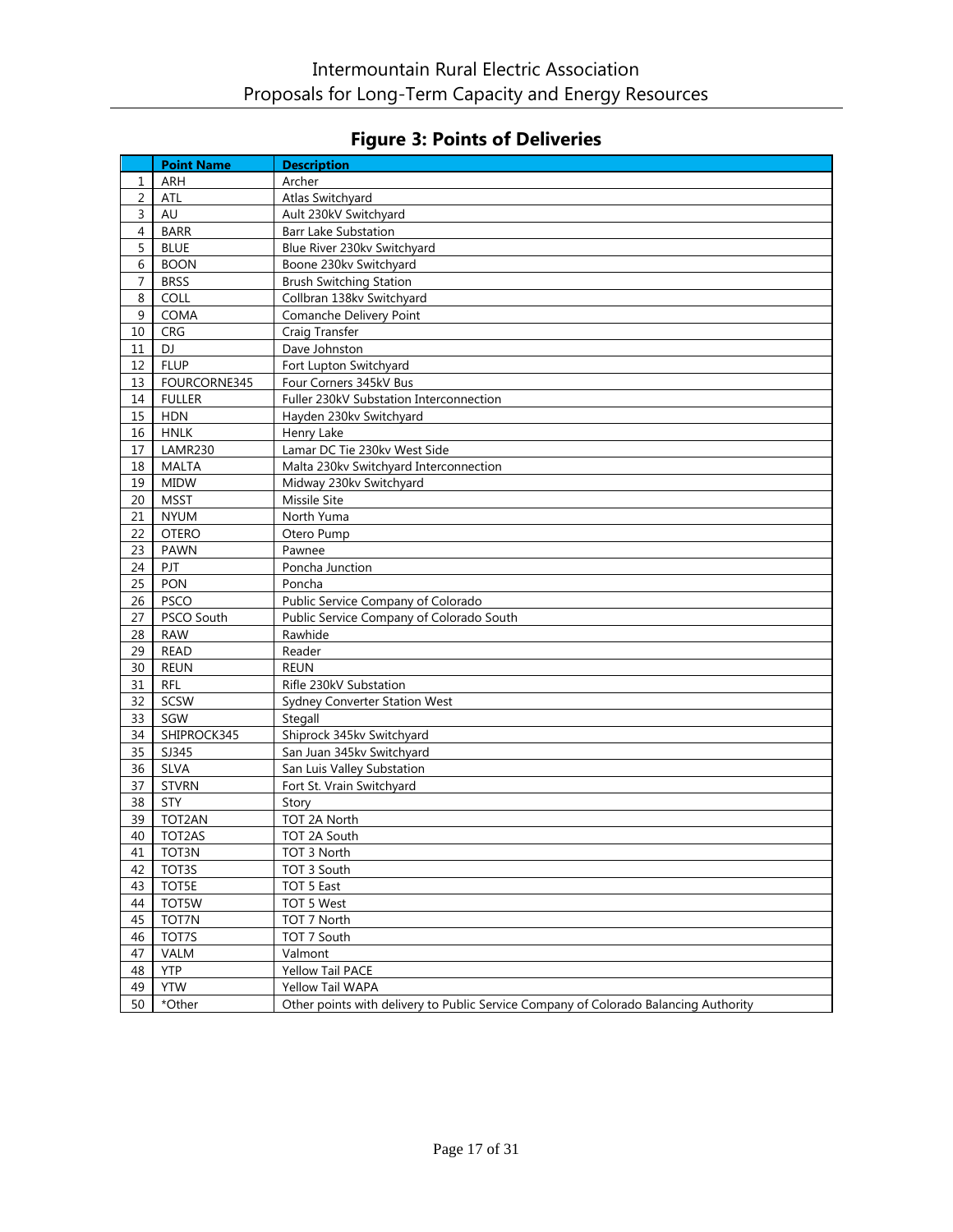## <span id="page-17-0"></span>**3.7 Power Purchase Agreement Proposals for Ancillary Services Products**

IREA is requesting proposals from bidders for Ancillary Services products. Ancillary Services are defined as those services that are necessary to support the transmission of capacity and energy from resources to loads while maintaining reliable operation of the Transmission Provider's Transmission System in accordance with Good Utility Practice.

Ancillary Services products include:

- Regulation and Frequency Response
- Energy Imbalance
- Operating Reserve Spinning
- Operating Reserve Supplemental
- Flex Reserve Service
- For service provided over the Public Service Company of Colorado system from physical generating and demand response resources
- To meet a portion of IREA's power supply obligations
- As defined by the Northwest Power Pool Reserve Sharing Group

PPA proposals for ancillary only products shall provide the information required in the Power Purchase Agreement Evaluation Form in Appendix B-5.

In order to be evaluated, proposals for ancillary only products must meet the following minimum qualifications:

- No minimum contract term
- Deliverable in the Eastern Colorado Zone (ECO)
- Other locations, such as a generation node, will be considered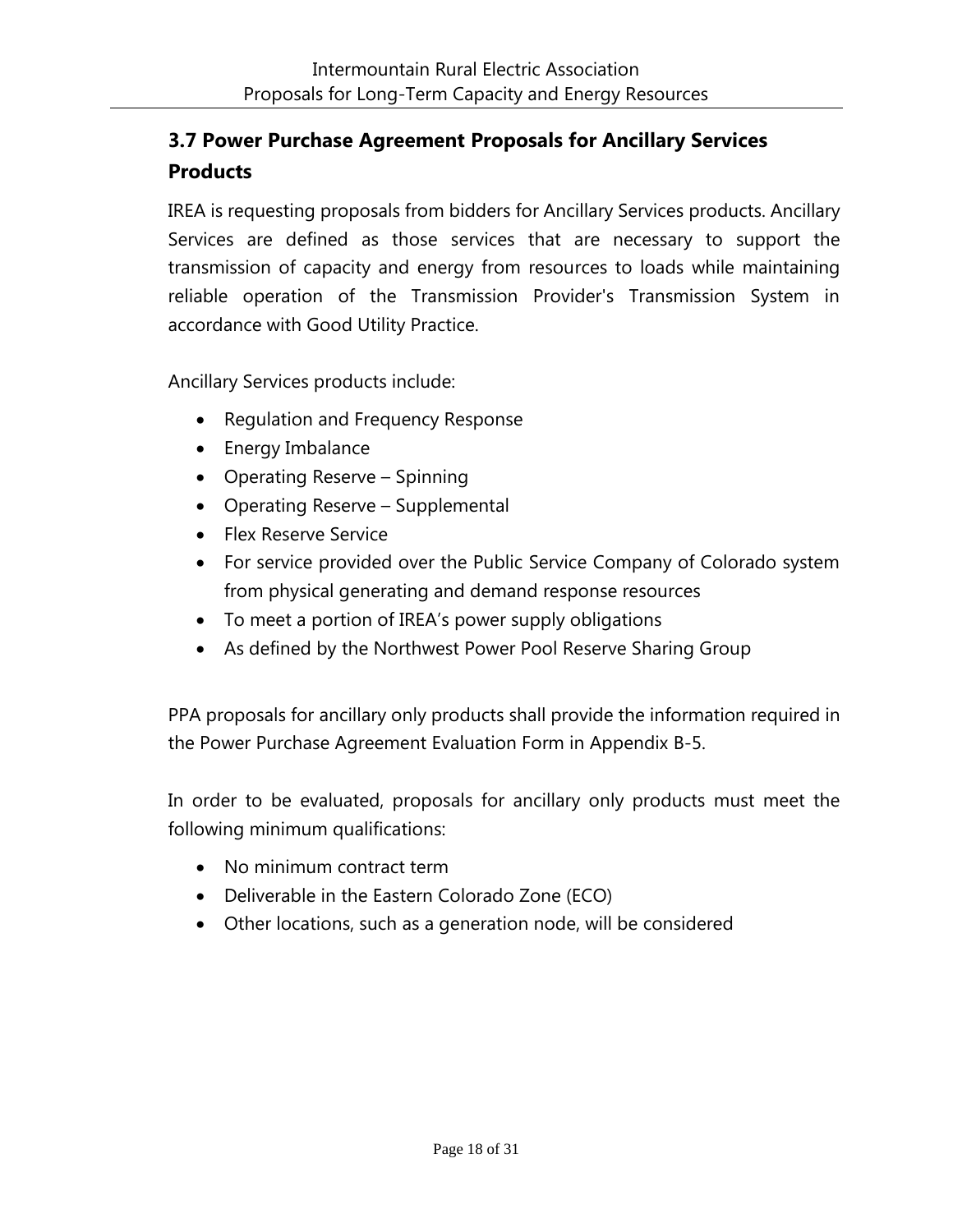## <span id="page-18-0"></span>**3.8 Power Purchase Agreement Proposals for Daily Call Option Products**

IREA is requesting proposals from bidders for physical daily call options to meet a portion of its power supply obligations. Daily call options can be a heat rate or fixed strike price. IREA will consider strike prices that meet baseload, intermediate, or peaking needs.

PPA proposals for the daily call option product shall provide the information required in the Power Purchase Agreement Evaluation Form in Appendix B-6.

In order to be evaluated, proposals for daily call options must meet the following minimum qualifications:

- Minimum quantity of 5 MW
- Proposals must be provided as either 6x8, 7x8, 6x16, 7x16, 7x24, super peak, or wrap
	- o All submissions must be in Pacific Prevailing Time Zone (PPT) to align with the appropriate transmission provider and Intercontinental Exchange's (ICE) standard market specifications
	- o Proposals must be provided as monthly, seasonal, quarterly, or annual
- Proposals may be for physical energy
	- o Proposals for physical energy must be Firm with Liquidated Damages as defined in Schedule P: Products and Related Definitions of the Edison Electric Institute (EEI) Master Power Purchase & Sale Agreement; or
	- o Western Systems Power Pool Agreement WSPP Schedule C
- Proposals must specify either:
	- o Fixed strike price
	- o Heat rate, in terms of MMBtu/MWh
		- Heat rate proposals must identify natural gas price index
- No minimum contract term
- Preference will be given for proposals at the Points of Deliveries listed on Figure 3: Points of Deliveries, other locations, such as a generation node, will be considered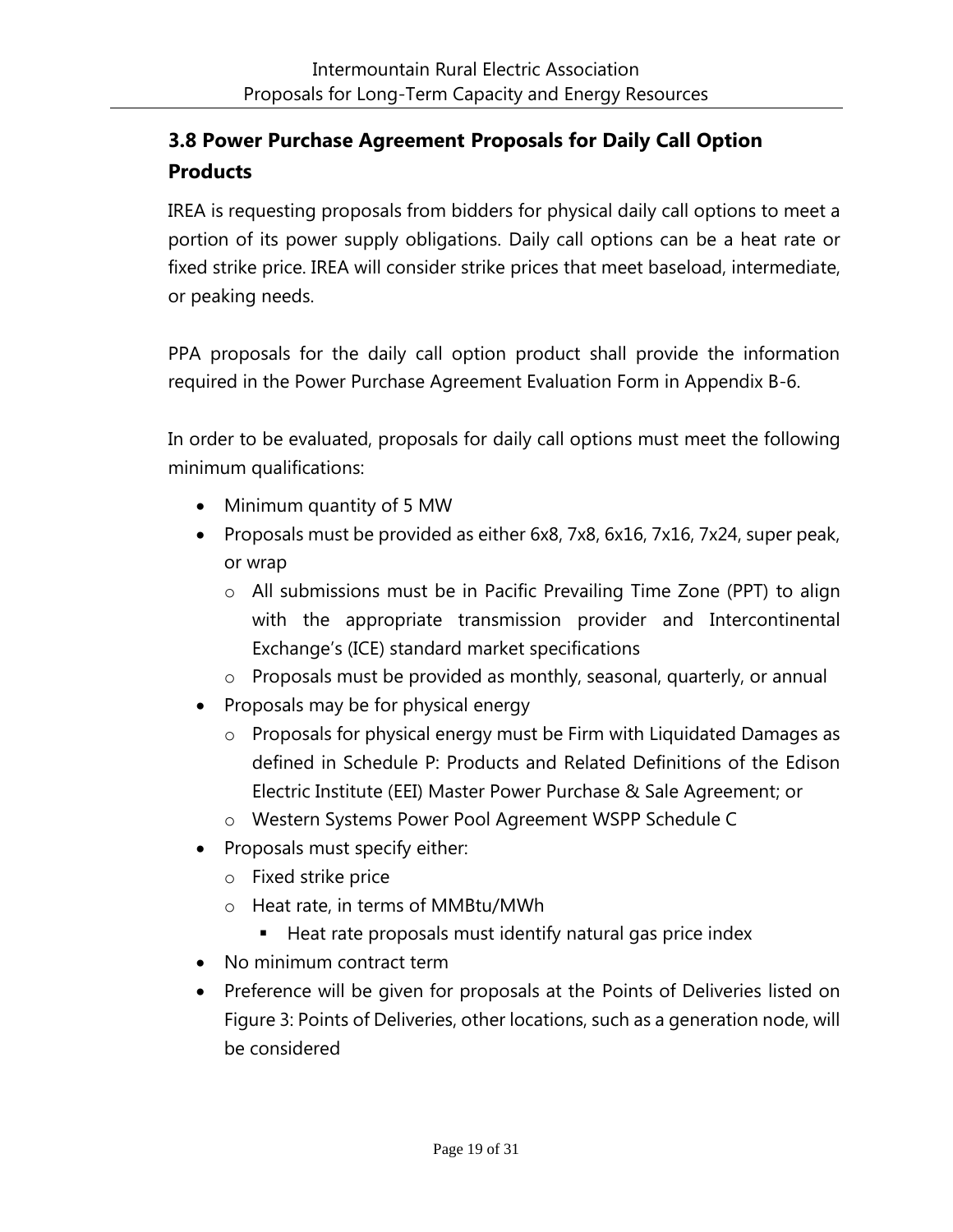## <span id="page-19-0"></span>**3.9 Multiple Proposals**

IREA will accept multiple proposals from a bidder. In the event the same bidder provides multiple proposals, the bidder must indicate whether the proposals are mutually exclusive.

## <span id="page-19-2"></span><span id="page-19-1"></span>**Instructions to Bidders**

#### **4.1 RFP Proposal Process**

IREA has posted the 2020 Long-Term RFP document and all related appendices on the RFP website:

#### www.acespower.com/IREA2020RFP

To participate in the 2020 Long-Term RFP, bidders must submit a Bidder Registration Form, Appendix D. Upon receipt of the Bidder Registration Forms, the RFP Administrator will acknowledge their receipt via email.

Bidders should note that, IREA will only accept electronically submitted notices and proposals. Bidders are required to submit all completed forms by the specified deadlines to the 2020 Long-Term RFP submission e-mail address:

#### IREA2020RFP@acespower.com

All proposals must be signed by an officer or agent of the bidder who is duly authorized by the bidder's authorizing governance body to sign and submit such proposals.

All proposals must be registered and submitted electronically via email to:

#### IREA2020RFP@acespower.com

Proposal pricing will be considered binding, until otherwise notified by the RFP Administrator, for a period not to exceed 180 days from July 24, 2020.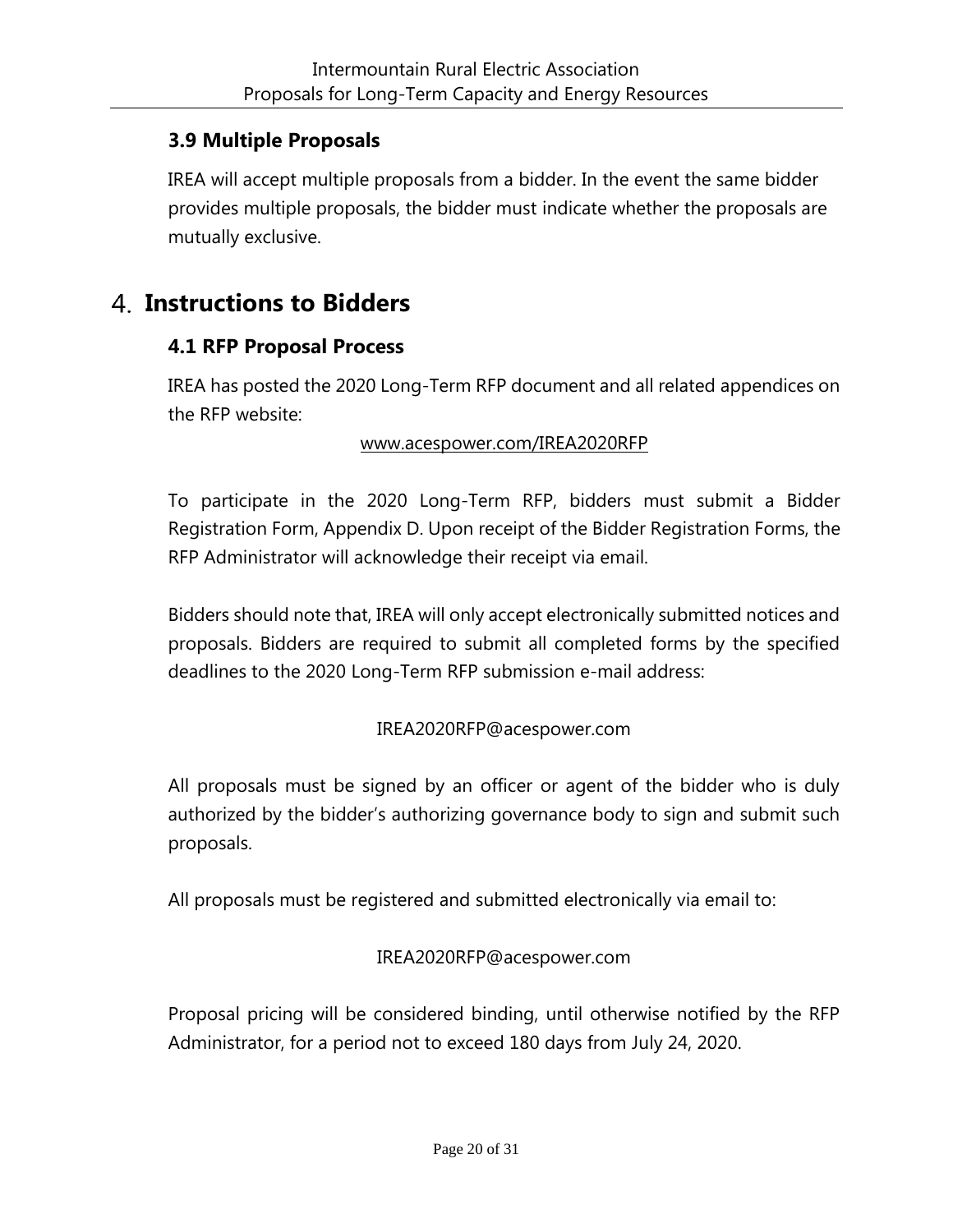## <span id="page-20-0"></span>**4.2 Confidential Information and Confidentiality Agreements**

IREA, the RFP Administrator, and IREA's Board of Directors will treat all proposals submitted by bidders as confidential.

In the event that IREA and the RFP Administrator, in their judgment and discretion, determines that information contained in any question, response, or other communication between it and a bidder, which is not contained in the bidder's proposal, requires confidential treatment, an appropriate Confidentiality Agreement, Appendix C, will be submitted to the bidder. Otherwise, IREA will ensure that all bidders have access to the same information from IREA, and that no bidder will have selective or otherwise preferential access to non-public market sensitive information from IREA through the 2020 Long-Term RFP.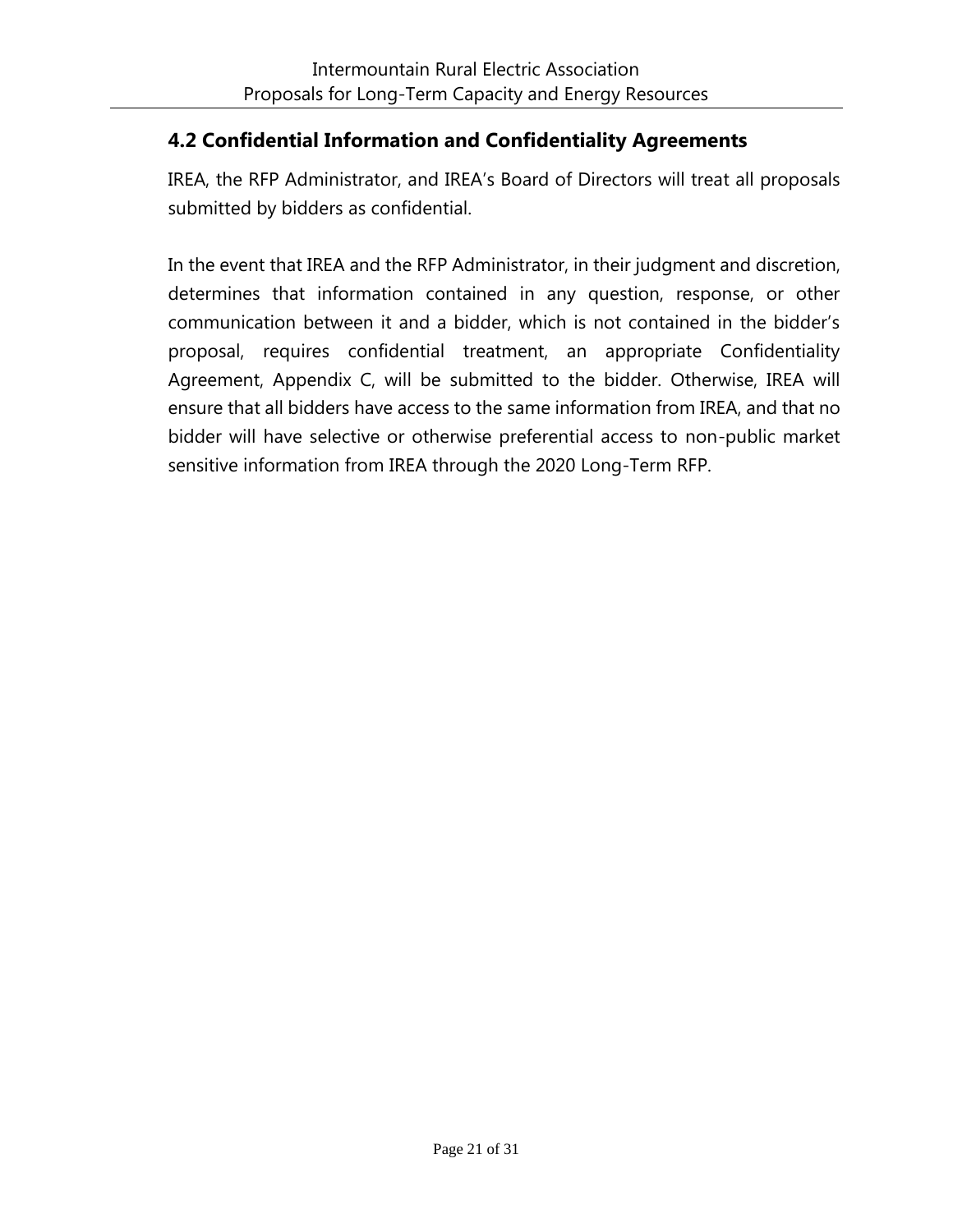#### <span id="page-21-0"></span>**4.3 RFP Schedule**

The schedule for the 2020 Long-Term RFP is shown below. As circumstances warrant, IREA, in its sole judgment and discretion may change this schedule, and in that event, the RFP Administrator will inform all potential bidders as far in advance as reasonably possible by posting any change on the RFP website:

#### www.acespower.com/IREA2020RFP

| <b>RFP Schedule (Updates will be posted on the 2020 Long-Term RFP website):</b>         |                            |  |  |  |  |
|-----------------------------------------------------------------------------------------|----------------------------|--|--|--|--|
| Issue Final Version of 2020 Long-Term RFP                                               | 6/16/2020                  |  |  |  |  |
| Q&A on Substantive RFP Issues (email)                                                   | $6/16/2020$ -<br>7/24/2020 |  |  |  |  |
| Open Period for Submission of Bidder Registration Forms                                 | $6/16/2020$ -<br>6/26/2020 |  |  |  |  |
| Deadline for Submission of Bidder Registration Forms<br>(Appendix D) at 5:00 p.m. MST   | 6/26/2020                  |  |  |  |  |
| Open Period for Submission of Proposals                                                 | $6/27/2020$ -<br>7/24/2020 |  |  |  |  |
| Proposals (Appendices) Deadline at 5:00 p.m. MST                                        | 7/24/2020                  |  |  |  |  |
| Bid screening and analysis period                                                       | 7/27/2020-<br>8/21/2020    |  |  |  |  |
| Notification of RFP Shortlist                                                           | 8/24/2020                  |  |  |  |  |
| Finalize mutually agreeable Term Sheet (subject to IREA Board of<br>Directors approval) | 12/4/2020                  |  |  |  |  |

#### **Figure 4: RFP Schedule**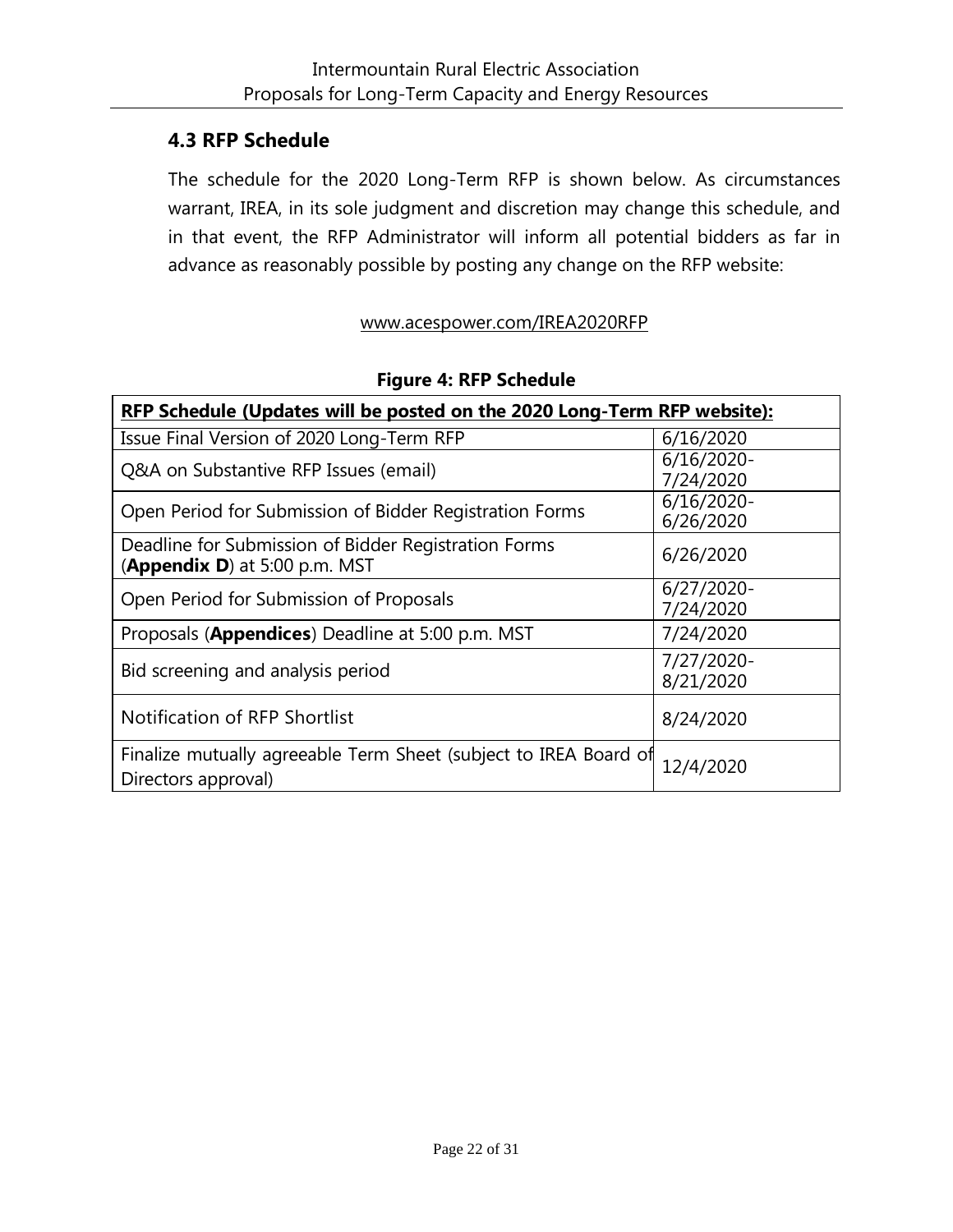## <span id="page-22-0"></span>**4.4 Modification or Cancellation of the 2020 Long-Term RFP**

IREA reserves the right, in its sole judgment and discretion, to modify or cancel the 2020 Long-Term RFP. In such event, IREA, via the RFP Administrator, will post a notice on the RFP website, and make a reasonable attempt to notify directly all participants who have filed a timely Bidder Registration Form of any such modifications or cancellation. IREA, or the RFP Administrator, shall have no liability or responsibility for failing to make such direct notification to participants.

## <span id="page-22-1"></span>**4.5 Question Process**

IREA encourages questions and comments from potential bidders about the 2020 Long-Term RFP. Questions or requests for clarifying information must be directed through the designated RFP email address:

#### IREA2020RFP@acespower.com

The RFP Administrator will post questions submitted by bidders, as well as IREA's responses to such questions, on the RFP website:

#### www.acespower.com/IREA2020RFP

IREA's objective in posting these questions and responses is to ensure that all bidders have equal access to non-confidential information that may be potentially relevant to their proposals.

## <span id="page-22-2"></span>**4.6 Bidder Registration**

IREA and the RFP Administrator will accept bidder registrations during the open submittal period beginning June 16, 2020 and concluding 5:00 PM MST on June 26, 2020. Potential bidders are required to submit a properly completed Bidder Registration Form, Appendix D, to the RFP email address:

IREA2020RFP@acespower.com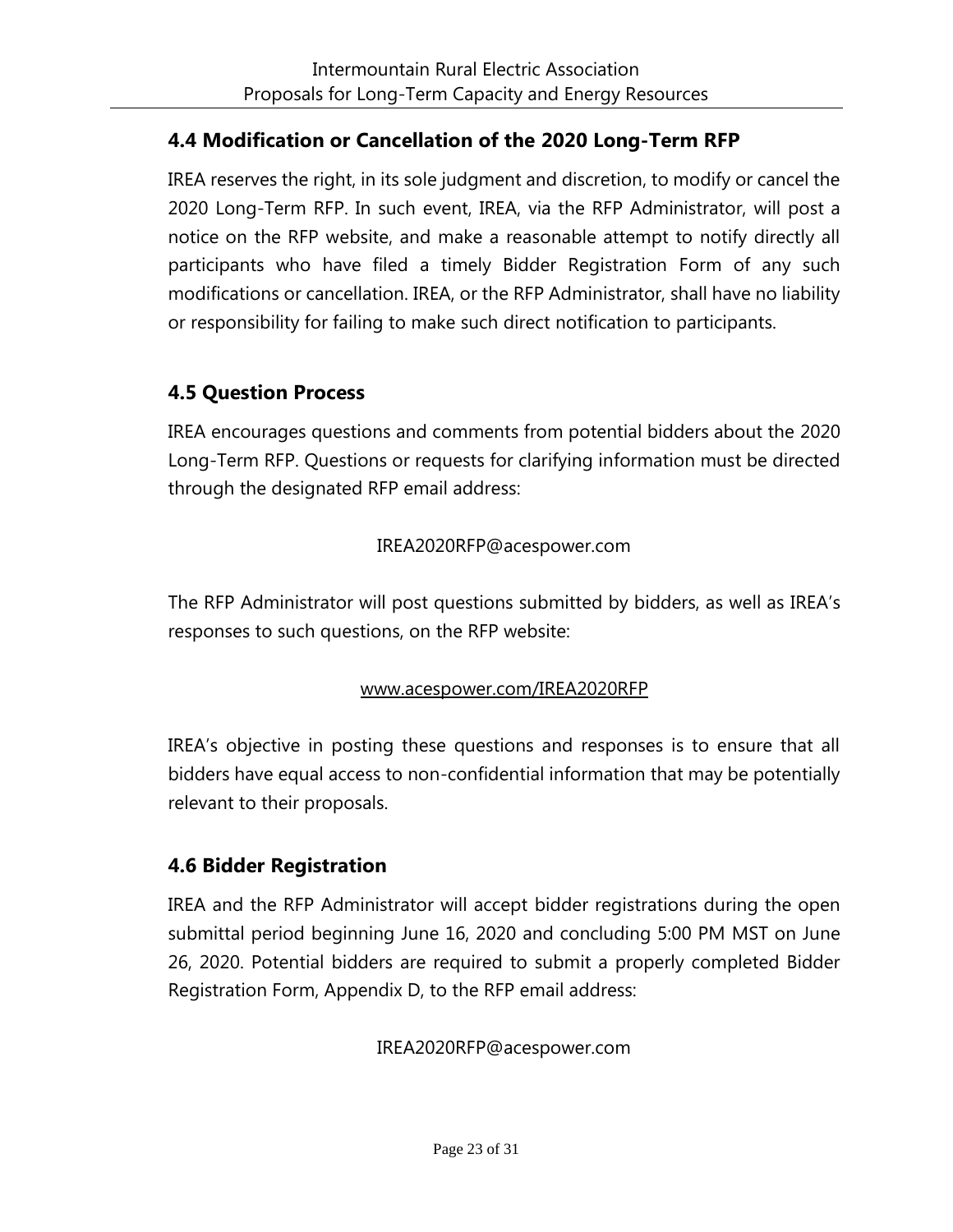Upon receipt of the electronic Bidder Registration Forms, the RFP Administrator will acknowledge receipt of these registrations via email.

## <span id="page-23-0"></span>**4.7 Submission of Proposals**

Through the RFP Administrator, IREA will accept proposals during the open submittal period of June 27, 2020 through 5:00 PM MST on July 24, 2020. Only electronically submitted proposals will be accepted.

Bidders are required to submit all completed forms by the specified deadlines to the RFP email address:

#### IREA2020RFP@acespower.com

All proposals must be submitted in accordance with the instructions and on the forms provided in Appendix B-1, Appendix B-2, Appendix B-3, Appendix B-4, Appendix B-5, and Appendix B-6, as applicable.

Proposals must be signed by an officer or agent of the bidder duly authorized to make such proposals by the bidder's Board of Directors or comparable governing body for an unincorporated bidder.

All proposals will be treated as confidential and will be subject to all governing regulatory requirements.

<span id="page-23-1"></span>Any proposal(s) identified as non-conforming will be segregated for discussions with the bidder and the bidder will be allowed the opportunity to correct any nonconforming aspect of its proposal.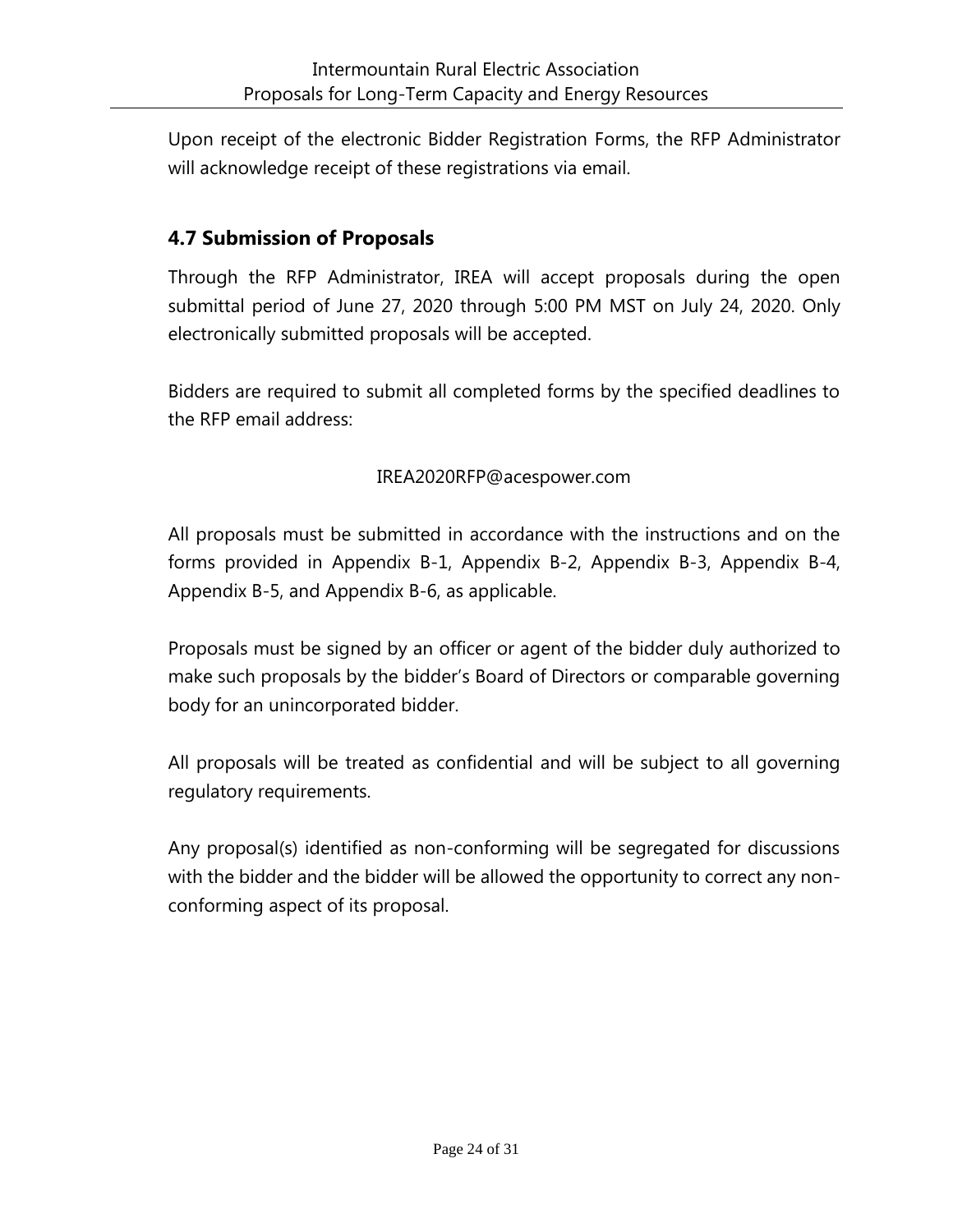## **4.8 Proposal Evaluation**

Proposals will be evaluated on multiple criteria, including but not limited to:

- 1. Cost
- 2. Developer Experience
- 3. Project Development Status
- 4. Portfolio Fit (Section 4.9)
- 5. Creditworthiness (section 4.10)
- 6. Contractual Terms (Section 4.10)

## <span id="page-24-0"></span>**4.9 Portfolio Fit Analysis**

The expected cost, reliability, volatility, and market risk will be assessed using standard industry modeling techniques. IREA will develop a reference portfolio of resources that best fits IREA's capacity and energy needs based on the RFP offers for different generation product types identified. In this step, the RFP Administrator will create a reference case using industry standard capacity expansion and portfolio production cost modeling software.

Utilizing the Reference Case developed, an evaluation will be performed based on portfolios of combined supply options (except for any partial requirement offers, which would be treated as portfolios themselves). Using the remaining proposals and load data, scenarios of possible portfolios will be created. Scenarios which cause the portfolio to be significantly long or short energy or capacity may not be considered. The total costs to serve full requirements load will be compared across the scenarios, and only the most economical three to five scenarios will be analyzed using stochastic model runs.

A series of stochastic model runs will be conducted to evaluate various key sensitivities. These runs inherently include sensitivities by combining 100 iterations per hour around the following variables, even allowing interactions among these variables to create a full distribution of outcomes: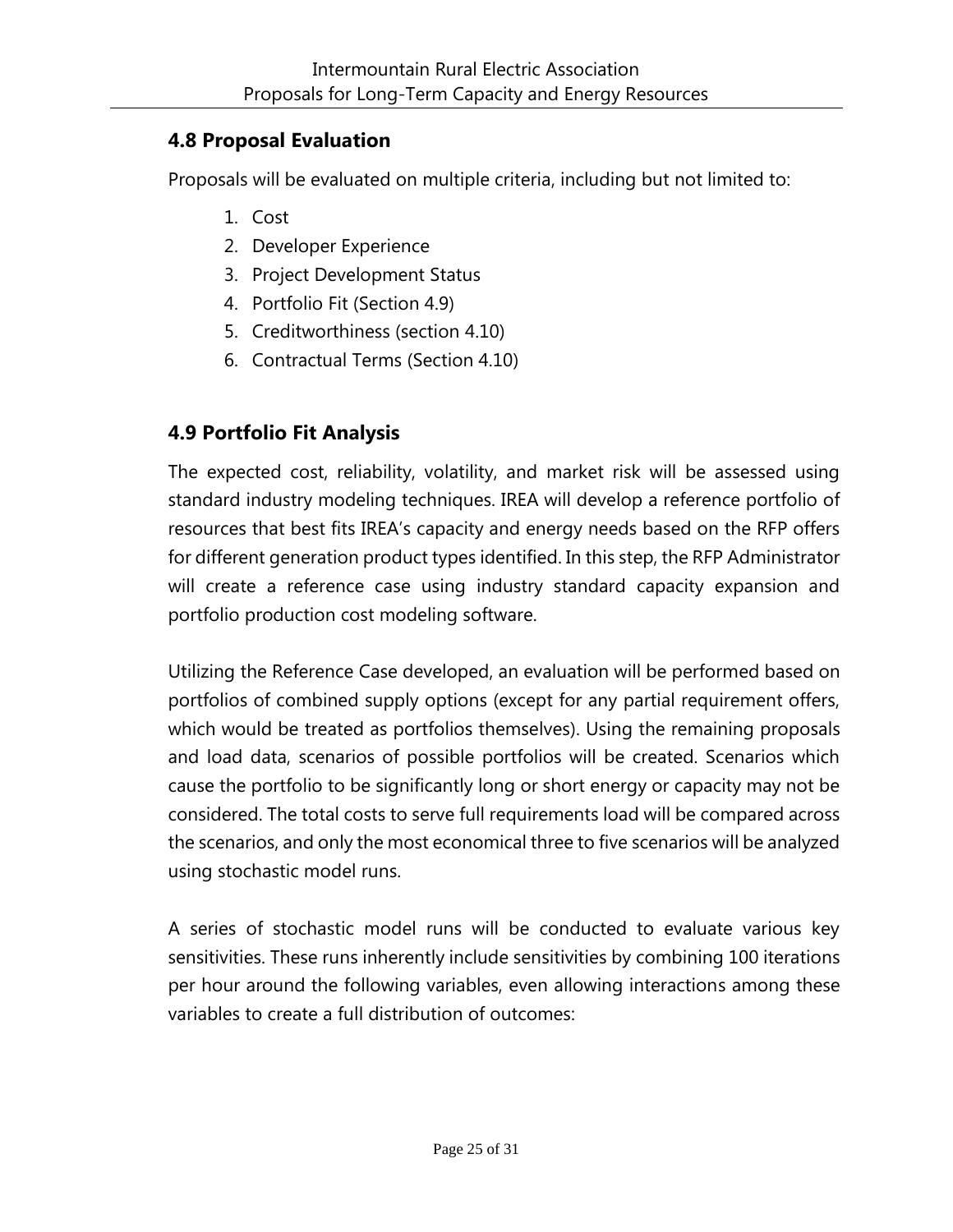- 1. Fuel prices
- 2. Load levels and shape
- 3. Energy market prices

For renewable generation and energy storage resources, the capacity will be "tentatively accredited" based upon current appropriate transmission provider rules, using forecasted actual capacity credit beyond year 1, and using the appropriate transmission provider provisional values for the first year of service. As solar or wind penetration increases, there is concern that storage, solar, and wind capacity accreditation may be reduced, as the appropriate transmission provider has discussed in some forums and other markets are moving towards an Effective Load Carrying Capacity (ELCC) approach to deriving renewable resource capacity value.

The final proposals and scenarios will be compared for cost, reliability, and risk, using expected, low, and high scenario values. The expected total production costs, portfolio positions from a peak and energy standpoint, as well as production cost risks, will be compared across the proposals and scenarios. The goal is to find the scenario with the best balance of economics, risk levels, and meet IREA's other goals given IREA's risk tolerance.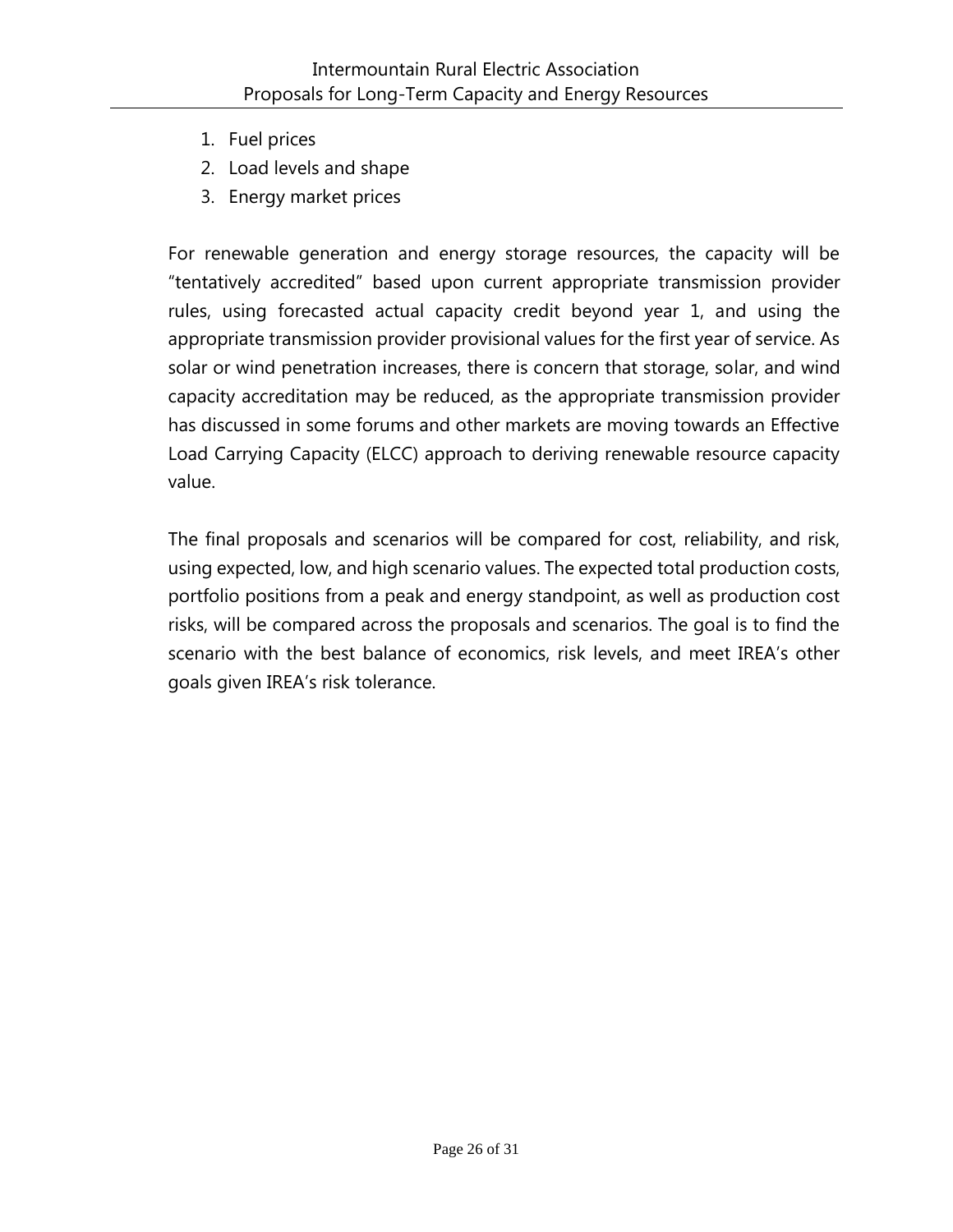#### <span id="page-26-0"></span>**4.10 Credit and Contract Analysis**

The RFP Administrator will evaluate the creditworthiness of bidder(s) (or their parent organizations) through a credit assessment, which, at a minimum and in line with industry standards, may include the following factors:

- Tangible net worth evaluation
- Historical and projected measures of cash flow and liquidity
- Historical and projected leverage
- Calculation of credit ratios

Other credit risk issues may also be evaluated, including, but not limited to: earnings volatility, risk management practices, the status of ongoing legal, regulatory, or other governmental processes or proceedings or significant contract negotiations, or other pertinent factors that impact ongoing operations. A Composite Score will be calculated and converted to a scaled score with "1" being the most favorable Scaled Score and "7" being the least favorable Scaled Score. The Scaled Score for a bidder will be utilized in comparing bids as part of the criteria outlined in Subsection 4.8.

| <b>Scaled Score</b> | <b>Composite Score</b> |      |
|---------------------|------------------------|------|
|                     | From                   | To   |
|                     | 1                      | 1.99 |
| 2                   | 2                      | 2.99 |
| 3                   | 3                      | 3.32 |
| 4                   | 3.33                   | 3.99 |
| 5                   | 4                      | 4.79 |
| 6                   | 4.8                    | 5.39 |
|                     | 5.4                    |      |

**Figure 5: Scaled Score**

As part of this process, the RFP Administrator may request further financial information from bidders (or their parent organizations) and may consider additional confidentiality agreements with such bidders (or their parent organizations) to protect such information, as appropriate.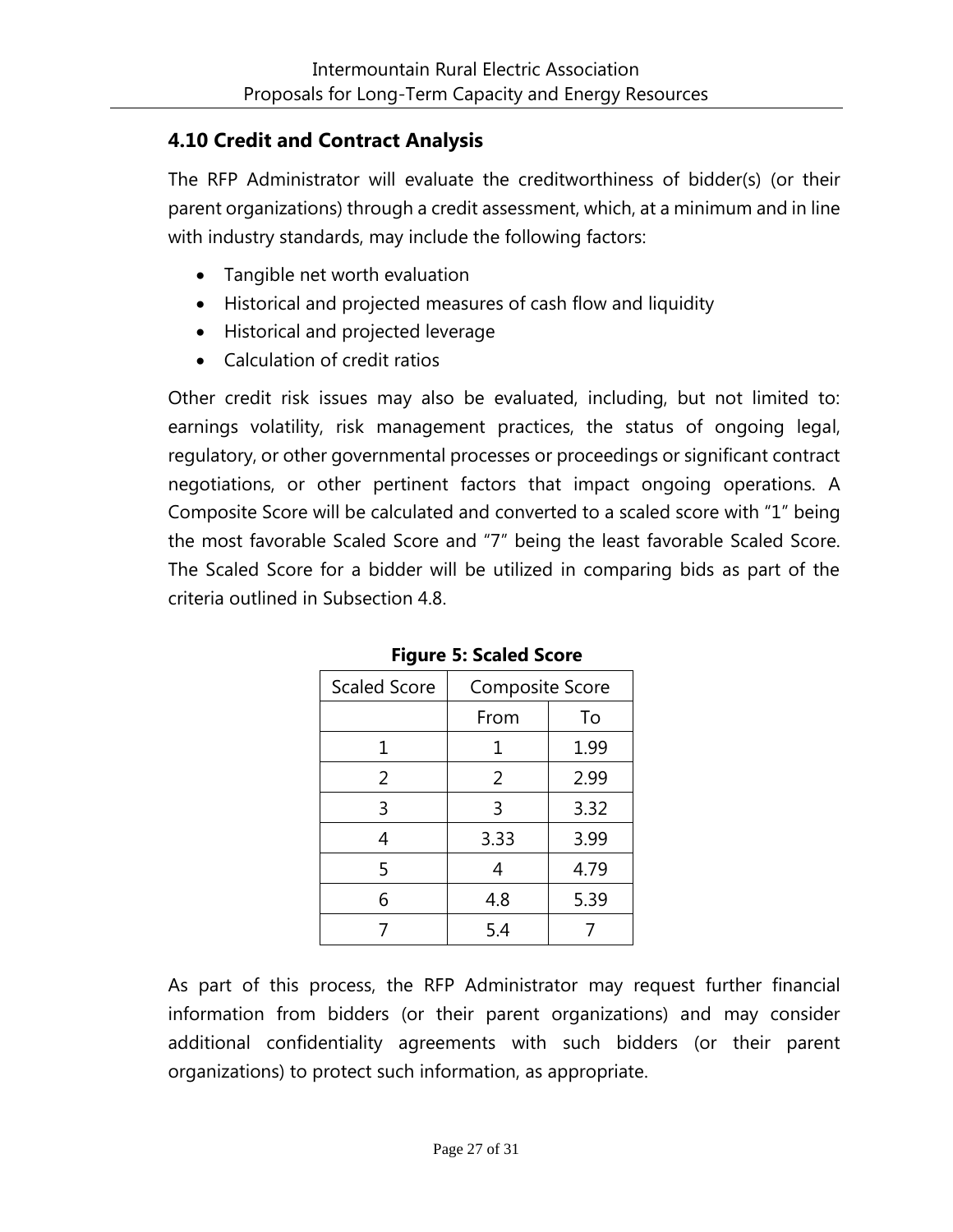The credit evaluation process may also include, but is not limited to, reviewing the unsecured or issuer credit ratings issued by Standard & Poor's, Moody's, and/or Fitch, if applicable, and ratings issued by Dun & Bradstreet. IREA and the RFP Administrator may require any successful bidder (or its parent organization) to post a form of credit support to ensure the bidder's performance under the proposed transaction. The amount of credit support will be determined by the RFP Administrator's credit evaluation of the bidder's (or its parent organization's) credit condition and determination of financial obligations of the bidders and the potential costs to replace the proposed transaction.

Credit support must be in a form acceptable to IREA and the RFP Administrator and may include a parental guarantee from a creditworthy entity, a letter of credit from an investment grade financial institution, cash on deposit in escrow, or equivalent credit support. In addition to the considerations above, IREA and the RFP Administrator will consider the credit support customarily and ordinarily required in similar transactions compared to the proposed transaction.

The RFP Administrator will evaluate the power purchase agreements provided by bidders to determine the appropriateness of the terms and conditions in addressing the needs of IREA, and conformance with the desired contract terms outlined in Appendix E. The RFP Administrator will consist of a multi-disciplinary team and will support IREA in order to make the final assessment of the reasonableness and appropriateness of the proposed terms and conditions.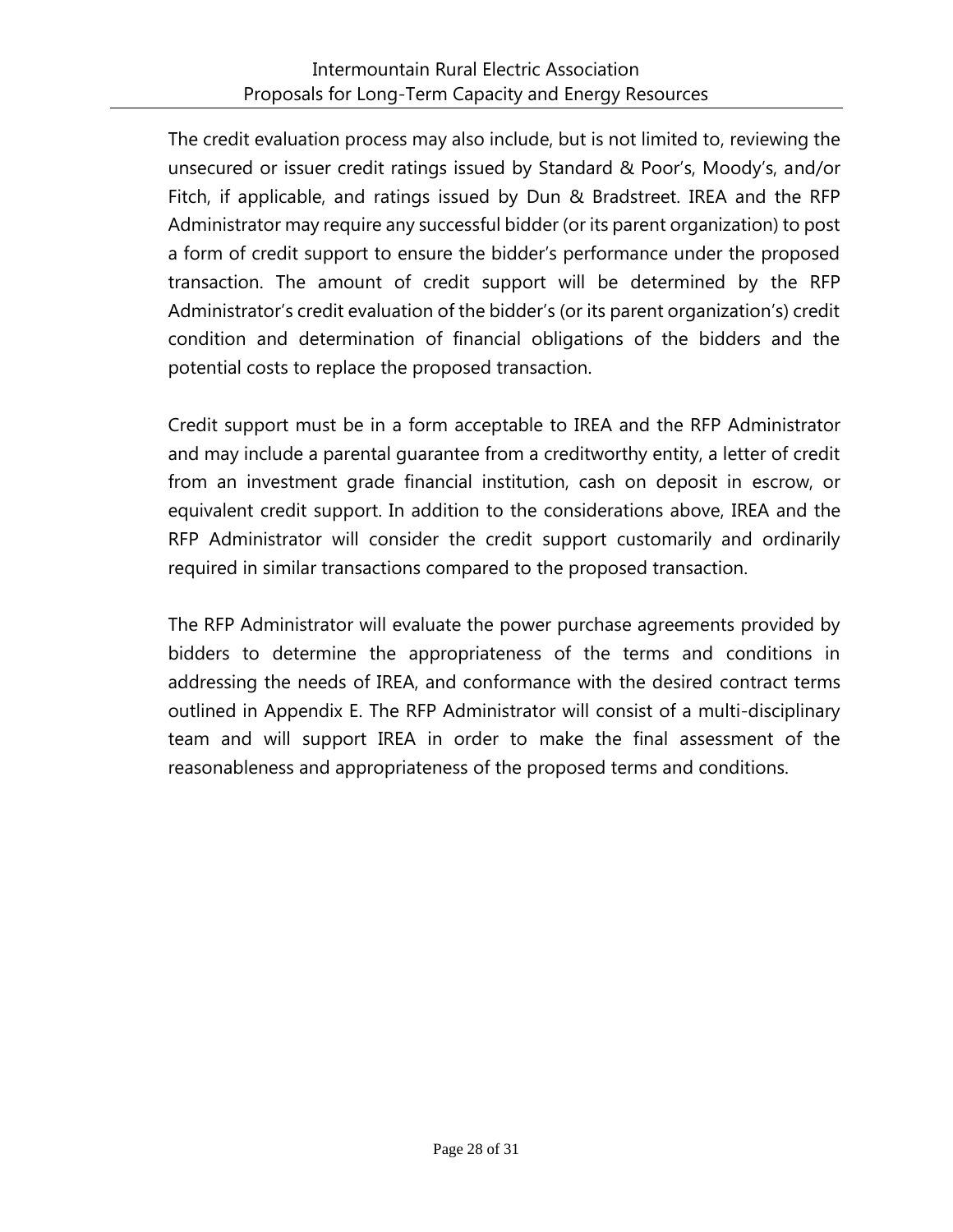# <span id="page-28-0"></span>**Approvals**

A bidder whose proposal is selected by IREA and approved by IREA's Board of Directors will be solely responsible, financially, legally, and otherwise, as applicable, for acquiring and maintaining all necessary creditor and other third party authorizations and consents necessary or appropriate to effectuate the selected proposal, including all authorizations, permits, licenses, consents, and approvals associated with a selected proposal, as well as compliance with any and all governmental rules and regulations for the construction and operation of the assets or project identified in the proposal. A bidder whose proposal is selected will be solely responsible for obtaining and maintaining financing for its project.

# <span id="page-28-1"></span>**Reservation of Rights**

A bidder's proposal will be deemed accepted only when a definitive agreement has been executed and delivered by IREA to the chosen bidder and the bidder also has executed that agreement and delivered the fully-executed agreement to IREA. IREA has no obligation to accept any proposal, whether or not the stated price in such proposal is the lowest price offered in response to the 2020 Long-Term RFP, and may reject any proposal, in its sole judgment and discretion, for any reason whatsoever, without any obligation to disclose the reason or reasons for rejection.

By participating in the 2020 Long-Term RFP, each bidder agrees that (i) except as expressly and specifically provided in any representations and warranties contained in a fully executed definitive agreement with IREA, any and all information furnished by or on behalf of IREA in connection with the 2020 Long-Term RFP is or will be provided without any representation or warranty, express or implied, as to the usefulness, accuracy, or completeness of such information, and (ii) except as otherwise expressly and specifically provided in a fully executed definitive agreement with IREA, neither IREA, ACES, nor any of their personnel or representatives shall have any liability to any bidder or its personnel or representatives relating to or arising from the use of or reliance upon any such information or any errors or omissions therein.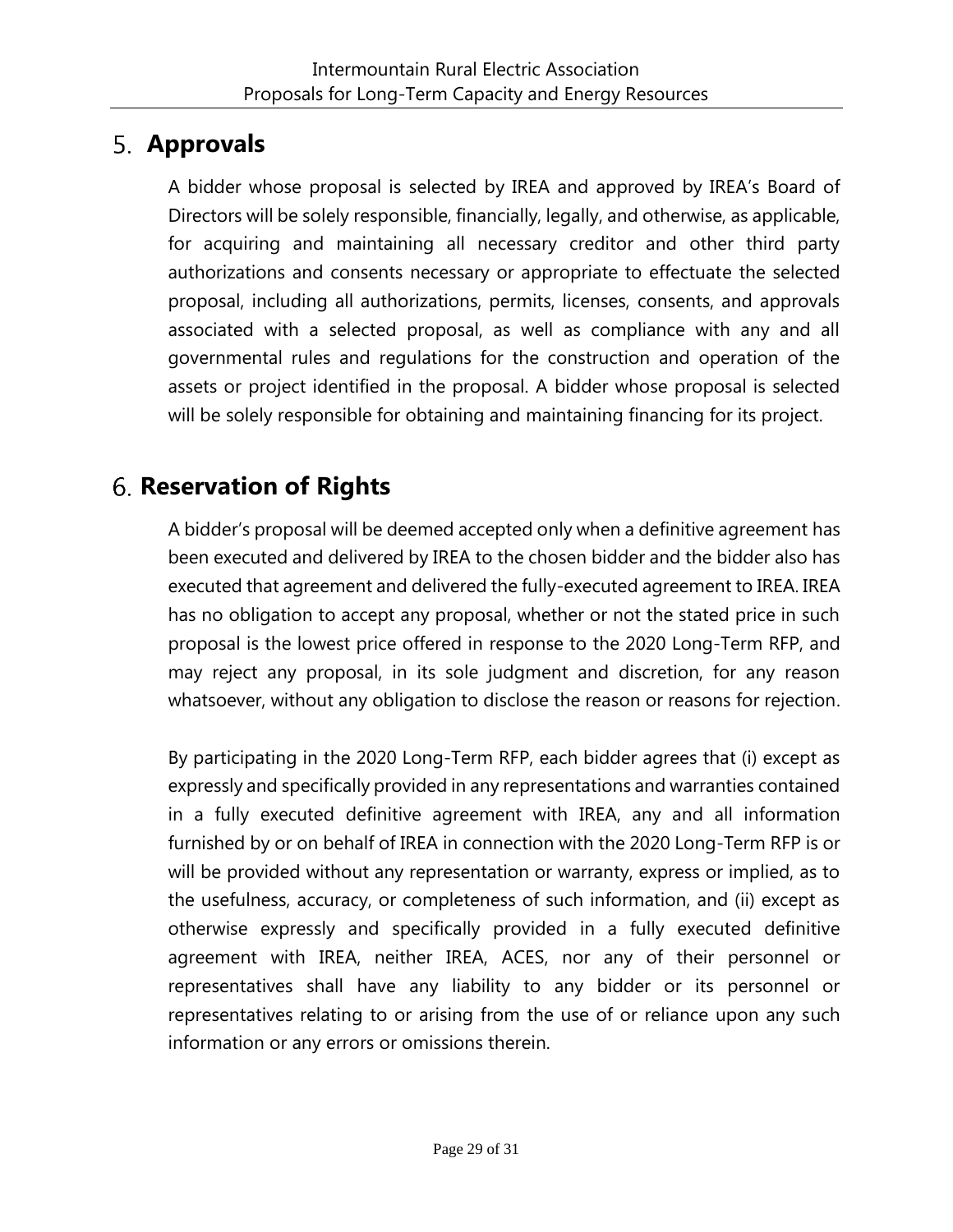The 2020 Long-Term RFP does not commit or obligate IREA to pay any costs incurred by any bidder in the preparation of a proposal in response to the 2020 Long-Term RFP, or to contract for any products or services proposed by any bidder. IREA reserves the right to modify or withdraw the 2020 Long-Term RFP, to negotiate with any and all qualified bidders to resolve any and all technical or contractual issues, or to reject any or all proposals and to terminate negotiations with any bidder at any time. IREA reserves the right, at any time and from time to time, without prior notice and without specifying any reason and, within its sole judgment and discretion, to:

- cancel, modify or withdraw the 2020 Long-Term RFP, reject any and all responses, and terminate negotiations at any time during the RFP process
- discuss with a bidder and its advisors the terms of any proposal submitted by the bidder and obtain clarification from the bidder and its advisors concerning the proposal
- consider all proposals to be the property of IREA, subject to the provisions of the 2020 Long-Term RFP relating to confidentiality and any confidentiality agreement that may be executed in connection with the 2020 Long-Term RFP, and destroy or archive any information or materials developed by or submitted to IREA in the 2020 Long-Term RFP
- request from a bidder information that is not explicitly detailed in the 2020 Long-Term RFP, but which may be useful for evaluation of that bidder's proposal;
- determine which proposals to favor, pursue, accept, or reject;
- reject any proposals that are not complete or contain irregularities, or waive irregularities in any proposal that is submitted
- accept proposals that do not provide the lowest evaluated cost
- determine which bidders to allow to participate in the 2020 Long-Term RFP, including disqualifying a bidder due to a change in the qualifications of the bidder or in the event that IREA determines that the bidder's participation in the 2020 Long-Term RFP has failed to conform to the requirements of the 2020 Long-Term RFP
- conduct negotiations with any or all bidders or other persons or with no bidders or other persons